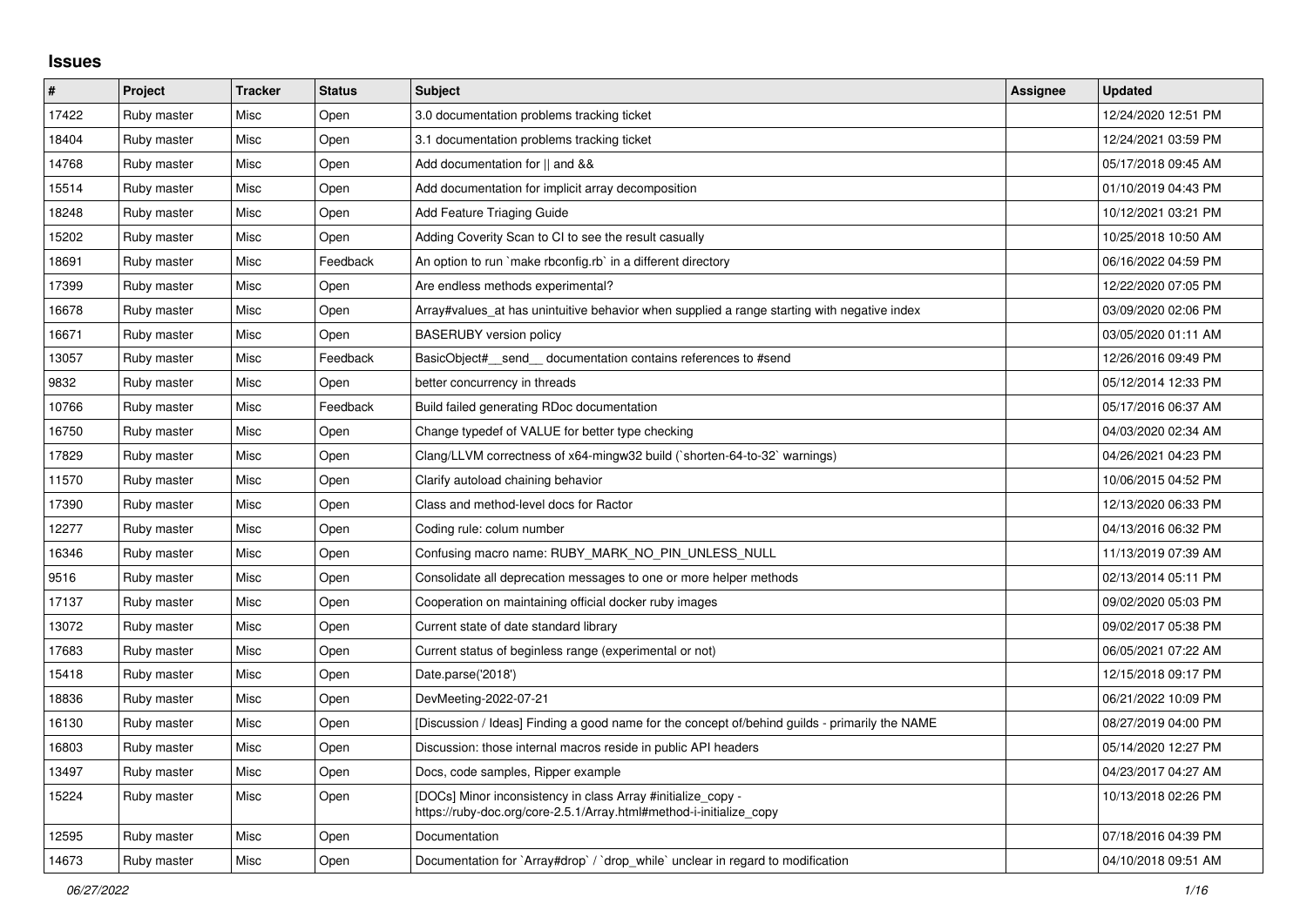| #     | Project     | <b>Tracker</b> | <b>Status</b> | <b>Subject</b>                                                                                                                                                           | <b>Assignee</b> | <b>Updated</b>      |
|-------|-------------|----------------|---------------|--------------------------------------------------------------------------------------------------------------------------------------------------------------------------|-----------------|---------------------|
| 15249 | Ruby master | Misc           | Open          | Documentation for attr accessor and attr reader should be corrected                                                                                                      |                 | 10/23/2018 08:09 PM |
| 15654 | Ruby master | Misc           | Open          | Documentation for Complex is wrong or misleading                                                                                                                         |                 | 03/11/2019 11:55 AM |
| 16659 | Ruby master | Misc           | Open          | Documentation on Regexp missing for absence pattern (?~pat)                                                                                                              |                 | 02/27/2020 04:16 PM |
| 15905 | Ruby master | Misc           | Feedback      | [Documentation] [Request for the wiki at https://bugs.ruby-lang.org/projects/ruby-trunk/wiki] - Consider<br>adding more information to statically compiled ruby variants |                 | 06/06/2019 03:07 PM |
| 11783 | Ruby master | Misc           | Open          | Do you have any idea if you have a budgets?                                                                                                                              |                 | 05/16/2019 09:06 PM |
| 15510 | Ruby master | Misc           | Open          | Easter egg in Thread.handle_interrupt                                                                                                                                    |                 | 01/05/2019 11:53 PM |
| 17637 | Ruby master | Misc           | Open          | Endless ranges with `nil` boundary weird behavior                                                                                                                        |                 | 02/19/2021 07:57 AM |
| 16235 | Ruby master | Misc           | Open          | ENV assoc spec test does not test invalid name                                                                                                                           |                 | 10/05/2019 10:53 PM |
| 10424 | Ruby master | Misc           | Open          | Error message when sorting NaN                                                                                                                                           |                 | 10/25/2014 02:13 PM |
| 17174 | Ruby master | Misc           | Open          | Error relocating, symbol not found" error when compiling a native extension on Alpine with Ruby >=2.4"                                                                   |                 | 10/06/2020 11:19 AM |
| 11355 | Ruby master | Misc           | Open          | Exceptions inheriting from Timeout:: Error should behave the same way                                                                                                    |                 | 07/15/2015 04:59 PM |
| 13209 | Ruby master | Misc           | Open          | fact.rb in ruby/sample variations                                                                                                                                        |                 | 02/14/2017 12:10 AM |
| 18082 | Ruby master | Misc           | Open          | FileUtils.remove_entry_secure has inconsistent document                                                                                                                  |                 | 08/17/2021 04:26 PM |
| 15136 | Ruby master | Misc           | Open          | Fix - Wparentheses warnings                                                                                                                                              |                 | 09/20/2018 09:41 AM |
| 10312 | Ruby master | Misc           | Open          | Give people more control over how the ruby parser sees code and lexical code elements (valid/invalid -<br>$to ggle$ options) + macros                                    |                 | 01/20/2016 05:14 PM |
| 15431 | Ruby master | Misc           | Open          | Hashes and arrays should not require commas to seperate values when using new lines                                                                                      |                 | 12/18/2018 11:05 AM |
| 16436 | Ruby master | Misc           | Open          | hash missing #last method, make it not so consistent (it has #first)                                                                                                     |                 | 01/06/2021 09:47 AM |
| 17199 | Ruby master | Misc           | Open          | id outputed by inspect and to s output does not allow to find actual object id and vice-versa                                                                            |                 | 10/20/2020 09:35 PM |
| 15744 | Ruby master | Misc           | Open          | Improvement needed to documentation of 'Literals'                                                                                                                        |                 | 06/24/2019 02:27 AM |
| 12751 | Ruby master | Misc           | Open          | Incompatibility of Ruby 3                                                                                                                                                |                 | 09/14/2016 12:48 PM |
| 18725 | Ruby master | Misc           | Open          | IO#write and IO#wait_writable block for write pipe if read pipe is closed in other thread on OpenBSD                                                                     |                 | 04/13/2022 11:20 PM |
| 16160 | Ruby master | Misc           | Open          | Lazy init thread local storage                                                                                                                                           |                 | 09/22/2019 01:55 AM |
| 14770 | Ruby master | Misc           | Open          | [META] DevelopersMeeting                                                                                                                                                 |                 | 05/17/2018 12:28 PM |
| 16267 | Ruby master | Misc           | Open          | MinGW CI - add to Actions ?                                                                                                                                              |                 | 10/21/2019 01:10 AM |
| 16114 | Ruby master | Misc           | Open          | Naming of "beginless range"                                                                                                                                              |                 | 10/08/2019 03:06 PM |
| 13634 | Ruby master | Misc           | Open          | NilClass is lying about respond_to?(:clone)                                                                                                                              |                 | 06/06/2017 08:27 AM |
| 10791 | Ruby master | Misc           | Assigned      | [PATCH 1/1] Remove unnecessary passing value from doc for Observable                                                                                                     |                 | 08/10/2018 10:51 AM |
| 17586 | Ruby master | Misc           | Open          | Please run Windows CI in all std-lib repos                                                                                                                               |                 | 01/28/2021 02:34 PM |
| 16487 | Ruby master | Misc           | Open          | Potential for SIMD usage in ruby-core                                                                                                                                    |                 | 01/16/2020 05:25 AM |
| 17565 | Ruby master | Misc           | Open          | Prefer use of access(2) in rb_file_load_ok() to check for existence of require'd files                                                                                   |                 | 01/21/2021 08:52 PM |
| 18150 | Ruby master | Misc           | Open          | Proposal: Deprecate leading zero syntax to declare octals, since it's extremely confusing (and Python 3<br>removed it too)                                               |                 | 09/04/2021 03:21 AM |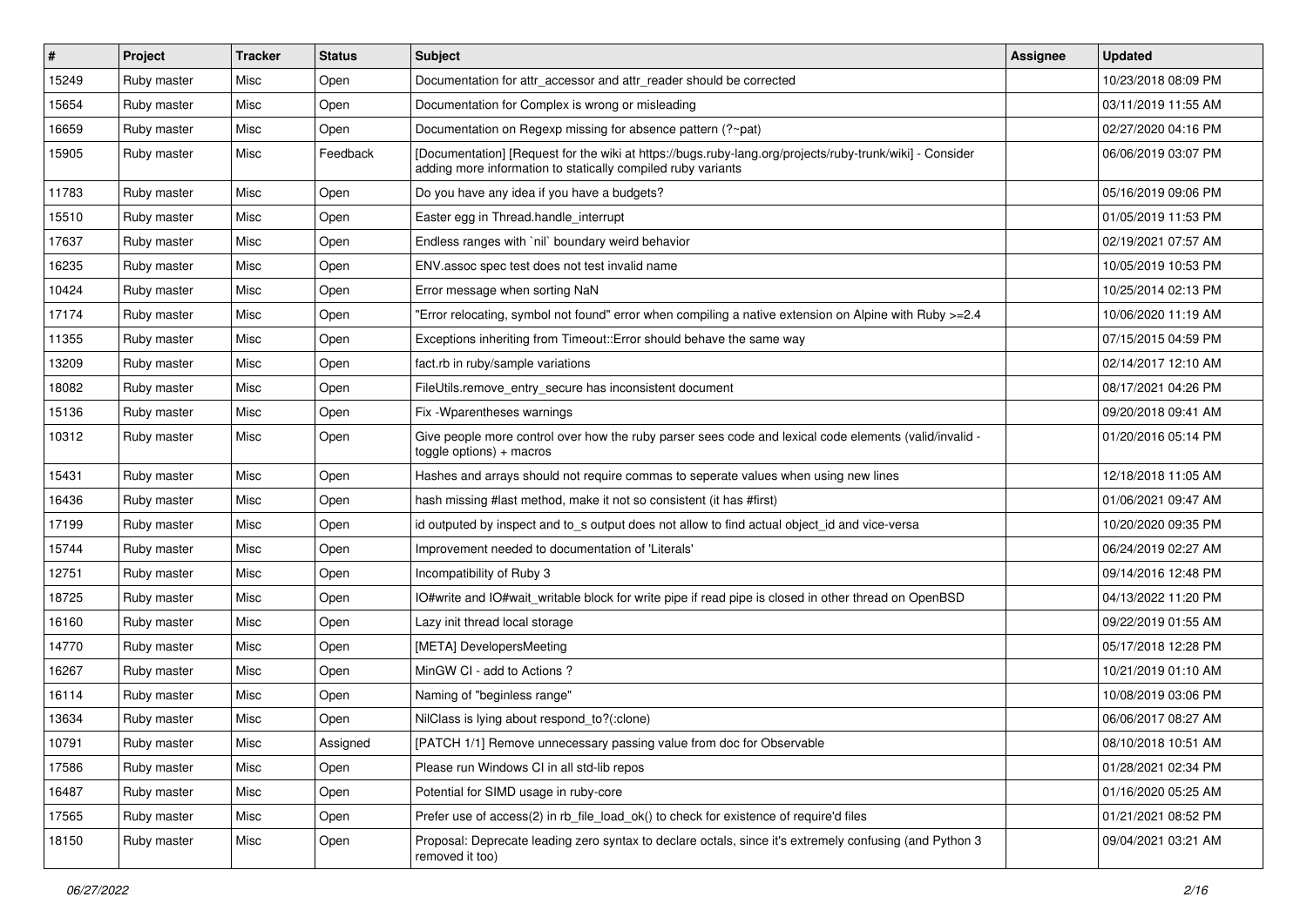| #     | Project     | <b>Tracker</b> | <b>Status</b> | <b>Subject</b>                                                                                                                                        | <b>Assignee</b> | <b>Updated</b>      |
|-------|-------------|----------------|---------------|-------------------------------------------------------------------------------------------------------------------------------------------------------|-----------------|---------------------|
| 13804 | Ruby master | Misc           | Open          | Protected methods cannot be overridden                                                                                                                |                 | 08/10/2017 09:41 PM |
| 18420 | Ruby master | Misc           | Open          | Question about how to handle IO.pipe reader and writer when forking                                                                                   |                 | 12/22/2021 12:04 AM |
| 17053 | Ruby master | Misc           | Open          | RDoc for Hash Keys                                                                                                                                    |                 | 07/28/2020 01:21 AM |
| 11295 | Ruby master | Misc           | Open          | Request for comments about error messages                                                                                                             |                 | 10/22/2015 09:12 AM |
| 16895 | Ruby master | Misc           | Open          | Request for cooperation: Try your applications/libraries with master branch and debug options                                                         |                 | 05/15/2020 11:51 PM |
| 13968 | Ruby master | Misc           | Open          | [Ruby 3.x perhaps] - A (minimal?) static variant of ruby                                                                                              |                 | 01/14/2018 03:24 PM |
| 14149 | Ruby master | Misc           | Open          | Ruby Birthday Thread - 25th years anniversary                                                                                                         |                 | 12/02/2017 01:40 AM |
| 16408 | Ruby master | Misc           | Open          | Ruby docs list incorrect method signatures for PTY::getpty/PTY::spawn                                                                                 |                 | 12/12/2019 05:12 PM |
| 16629 | Ruby master | Misc           | Open          | ruby-loco now built & saved on GitHub, both mingw & mswin builds                                                                                      |                 | 02/12/2020 01:53 PM |
| 15402 | Ruby master | Misc           | Open          | Shrinking excess retained memory of container types on promotion to uncollectible                                                                     |                 | 12/11/2018 08:43 PM |
| 18834 | Ruby master | Misc           | Feedback      | Significant change in loop speeds (regressing using while loop on ARM chips)                                                                          |                 | 06/23/2022 03:30 PM |
| 17815 | Ruby master | Misc           | Open          | Snapcraft Ruby plugin                                                                                                                                 |                 | 04/20/2021 07:59 PM |
| 10783 | Ruby master | Misc           | Open          | String#concat has an "appending" behavior                                                                                                             |                 | 08/08/2018 03:08 AM |
| 17591 | Ruby master | Misc           | Open          | Test frameworks and REPLs do not show deprecation warnings by default                                                                                 |                 | 02/17/2021 09:06 AM |
| 13787 | Ruby master | Misc           | Open          | The path to Ruby 3.x - would it be useful to have a separate thread here at the tracker, for discussions and<br>issues and ideas related to ruby 3.x? |                 | 08/08/2017 08:29 AM |
| 14735 | Ruby master | Misc           | Open          | thread-safe operations in a hash could be documented                                                                                                  |                 | 05/04/2018 01:09 PM |
| 18840 | Ruby master | Misc           | Open          | Top-level #using and other methods docs                                                                                                               |                 | 06/18/2022 07:12 PM |
| 15568 | Ruby master | Misc           | Open          | TracePoint(:raise)#parameters raises RuntimeError                                                                                                     |                 | 01/27/2019 12:02 AM |
| 12911 | Ruby master | Misc           | Assigned      | Translate docs                                                                                                                                        |                 | 11/24/2021 04:52 AM |
| 17309 | Ruby master | Misc           | Open          | URI escape being deprecated, yet there is no replacement                                                                                              |                 | 11/11/2020 12:52 AM |
| 16507 | Ruby master | Misc           | Open          | $=$ vs include? or match?                                                                                                                             |                 | 01/12/2020 11:27 PM |
| 9724  | Ruby master | Misc           | Open          | Warnings in Ruby: allow per-file directives to i.e. suppress warnings                                                                                 |                 | 04/10/2014 06:21 PM |
| 14190 | Ruby master | Misc           | Open          | What are the semantics of \$SAFE?                                                                                                                     |                 | 12/15/2017 10:28 PM |
| 16157 | Ruby master | Misc           | Open          | What is the correct and *portable* way to do generic delegation?                                                                                      |                 | 10/15/2019 04:28 PM |
| 18352 | Ruby master | Misc           | Open          | What is the Hash#grep expected?                                                                                                                       |                 | 11/28/2021 10:39 PM |
| 16396 | Ruby master | Misc           | Open          | What is the reason for this behaviour of Find.find?                                                                                                   |                 | 12/09/2019 02:51 PM |
| 18587 | Ruby master | Misc           | Open          | What was the reason behind Ruby choosing SipHash for Hash?                                                                                            |                 | 02/17/2022 12:02 AM |
| 14825 | Ruby master | Misc           | Open          | When redefining `attr_xx` methods the visibility becomes `public`                                                                                     |                 | 06/05/2018 05:57 AM |
| 16464 | Ruby master | Misc           | Open          | Which core objects should support deconstruct/deconstruct_keys?                                                                                       |                 | 12/30/2019 07:54 AM |
| 10983 | Ruby master | Misc           | Open          | Why blocks make Ruby methods 439% slower?                                                                                                             |                 | 11/10/2015 06:21 AM |
| 14037 | Ruby master | Misc           | Open          | Writing doxygen document comments to static functions                                                                                                 |                 | 10/21/2017 07:48 AM |
| 18332 | Ruby master | Feature        | Open          | a ? b                                                                                                                                                 |                 | 12/29/2021 04:38 AM |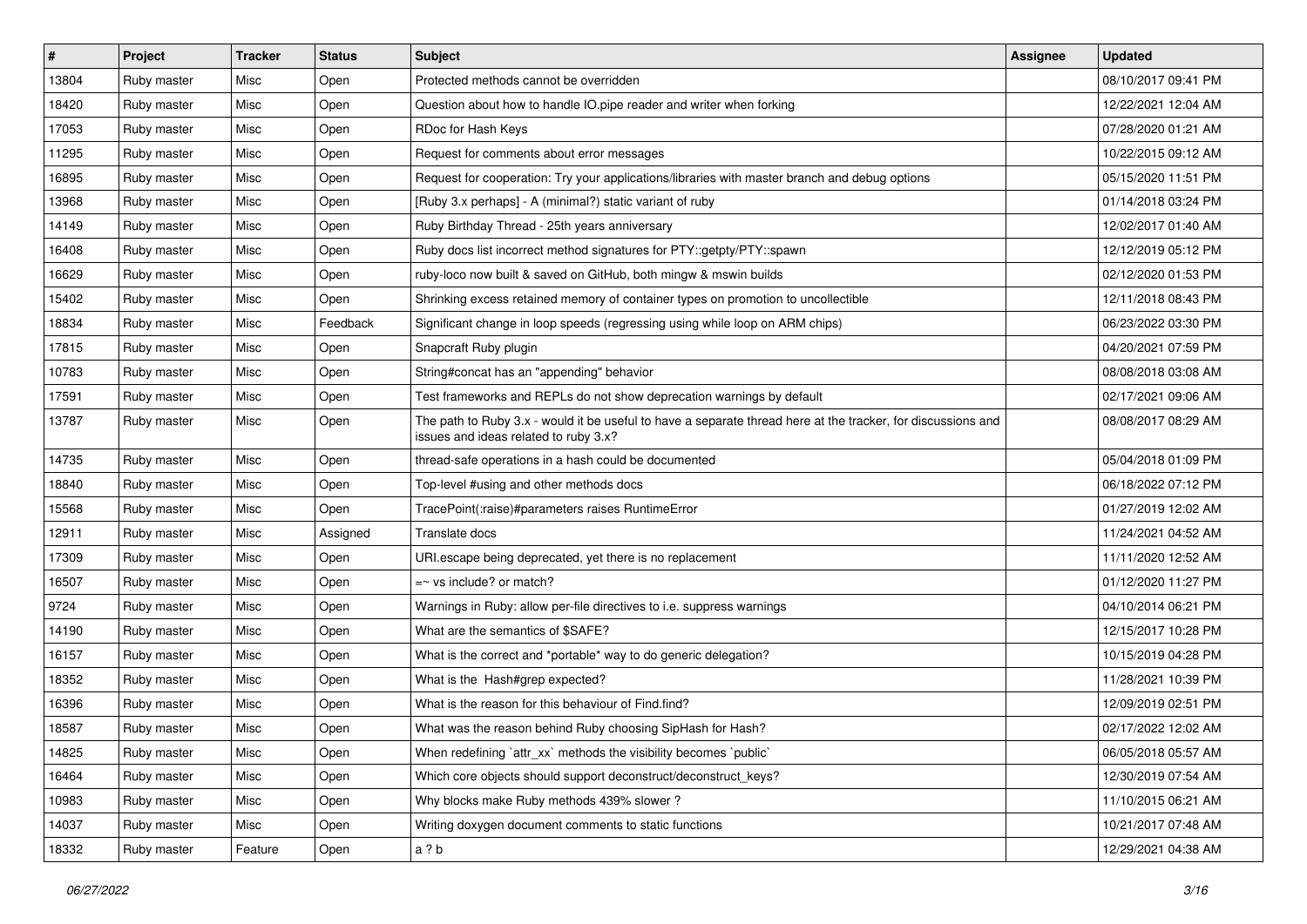| $\sharp$ | Project     | <b>Tracker</b> | <b>Status</b> | <b>Subject</b>                                                                                                                              | <b>Assignee</b> | <b>Updated</b>      |
|----------|-------------|----------------|---------------|---------------------------------------------------------------------------------------------------------------------------------------------|-----------------|---------------------|
| 12042    | Ruby master | Feature        | Feedback      | A better interface that returns a list of local variables available where the exception is raised                                           |                 | 02/03/2016 05:10 AM |
| 12133    | Ruby master | Feature        | Feedback      | Ability to exclude start when defining a range                                                                                              |                 | 04/07/2021 06:49 AM |
| 12272    | Ruby master | Feature        | Open          | Accepting HTML entity name in string literal                                                                                                |                 | 04/13/2016 05:16 AM |
| 12247    | Ruby master | Feature        | Open          | accept multiple arguments at Array#delete                                                                                                   |                 | 04/04/2016 10:16 PM |
| 16381    | Ruby master | Feature        | Open          | Accept resolv_timeout in Net::HTTP                                                                                                          |                 | 11/29/2019 04:38 PM |
| 9992     | Ruby master | Feature        | Open          | Access Modifiers (Internal Interfaces)                                                                                                      |                 | 12/18/2017 03:04 PM |
| 15612    | Ruby master | Feature        | Feedback      | A construct to restrict the scope of local variables                                                                                        |                 | 02/20/2019 01:55 AM |
| 12867    | Ruby master | Feature        | Open          | Add ability to check validity of a URL                                                                                                      |                 | 12/23/2021 11:43 PM |
| 18812    | Ruby master | Feature        | Open          | Add ability to trace exit locations for YJIT                                                                                                |                 | 06/01/2022 02:42 PM |
| 17834    | Ruby master | Feature        | Open          | Add a Bytes and BytesArray class that implement memoryview                                                                                  |                 | 05/06/2021 02:22 PM |
| 18168    | Ruby master | Feature        | Open          | Add ActiveSupport deep_transform_values to Ruby                                                                                             |                 | 09/15/2021 05:29 AM |
| 17155    | Ruby master | Feature        | Open          | Add a Diggable mixin                                                                                                                        |                 | 09/05/2020 02:08 PM |
| 14758    | Ruby master | Feature        | Open          | Add a first-class support for isolated bounded packages / modules / contexts                                                                |                 | 05/18/2018 09:13 AM |
| 17942    | Ruby master | Feature        | Open          | Add a `initialize(public @a, private @b)` shortcut syntax for defining public/private accessors for instance<br>vars as part of constructor |                 | 12/13/2021 12:43 AM |
| 9185     | Ruby master | Feature        | Open          | Add alias_class_method or class_alias functionality                                                                                         |                 | 01/05/2018 09:00 PM |
| 15541    | Ruby master | Feature        | Open          | Add alias symbolize_keys for symbolize_names kwarg for JSON.parse                                                                           |                 | 01/15/2020 07:00 PM |
| 15446    | Ruby master | Feature        | Open          | Add a method `String#each_match` to the Ruby core                                                                                           |                 | 02/06/2019 08:00 AM |
| 13395    | Ruby master | Feature        | Open          | Add a method to check for not nil                                                                                                           |                 | 09/30/2017 12:53 PM |
| 16761    | Ruby master | Feature        | Open          | Add an API to move the entire heap, as to make testing GC.compact compatibility easier                                                      |                 | 05/07/2020 04:03 PM |
| 16665    | Ruby master | Feature        | Open          | Add an Array#except_index method                                                                                                            |                 | 03/15/2020 03:37 PM |
| 18762    | Ruby master | Feature        | Open          | Add an Array#undigits that compliments Integer#digits                                                                                       |                 | 05/03/2022 08:08 PM |
| 13820    | Ruby master | Feature        | Open          | Add a nil coalescing operator                                                                                                               |                 | 03/16/2021 03:34 PM |
| 16946    | Ruby master | Feature        | Open          | Add an `intersperse` method                                                                                                                 |                 | 06/11/2020 01:47 AM |
| 16913    | Ruby master | Feature        | Open          | Add `ARGF#each io`                                                                                                                          |                 | 05/25/2020 11:33 PM |
| 16428    | Ruby master | Feature        | Feedback      | Add Array#uniq?, Enumerable#uniq?                                                                                                           |                 | 08/14/2021 06:12 AM |
| 12481    | Ruby master | Feature        | Feedback      | Add Array#view to allow opt-in copy-on-write sharing of Array contents                                                                      |                 | 07/19/2016 09:08 AM |
| 8626     | Ruby master | Feature        | Open          | Add a Set coercion method to the standard lib: Set (possible set)                                                                           |                 | 12/23/2021 11:43 PM |
| 18004    | Ruby master | Feature        | Open          | Add Async to the stdlib                                                                                                                     |                 | 11/26/2021 06:01 AM |
| 16244    | Ruby master | Feature        | Open          | Add a Time#before? and Time#after? method                                                                                                   |                 | 12/15/2019 12:59 AM |
| 18228    | Ruby master | Feature        | Open          | Add a 'timeout' option to 'IO.copy_stream'                                                                                                  |                 | 10/01/2021 05:10 AM |
| 18594    | Ruby master | Feature        | Open          | Add a #to_h method on URI::Generic                                                                                                          |                 | 03/31/2022 01:18 PM |
| 12455    | Ruby master | Feature        | Open          | Add a way for class String to determine whether it has only numbers / digits or not                                                         |                 | 07/20/2016 03:13 AM |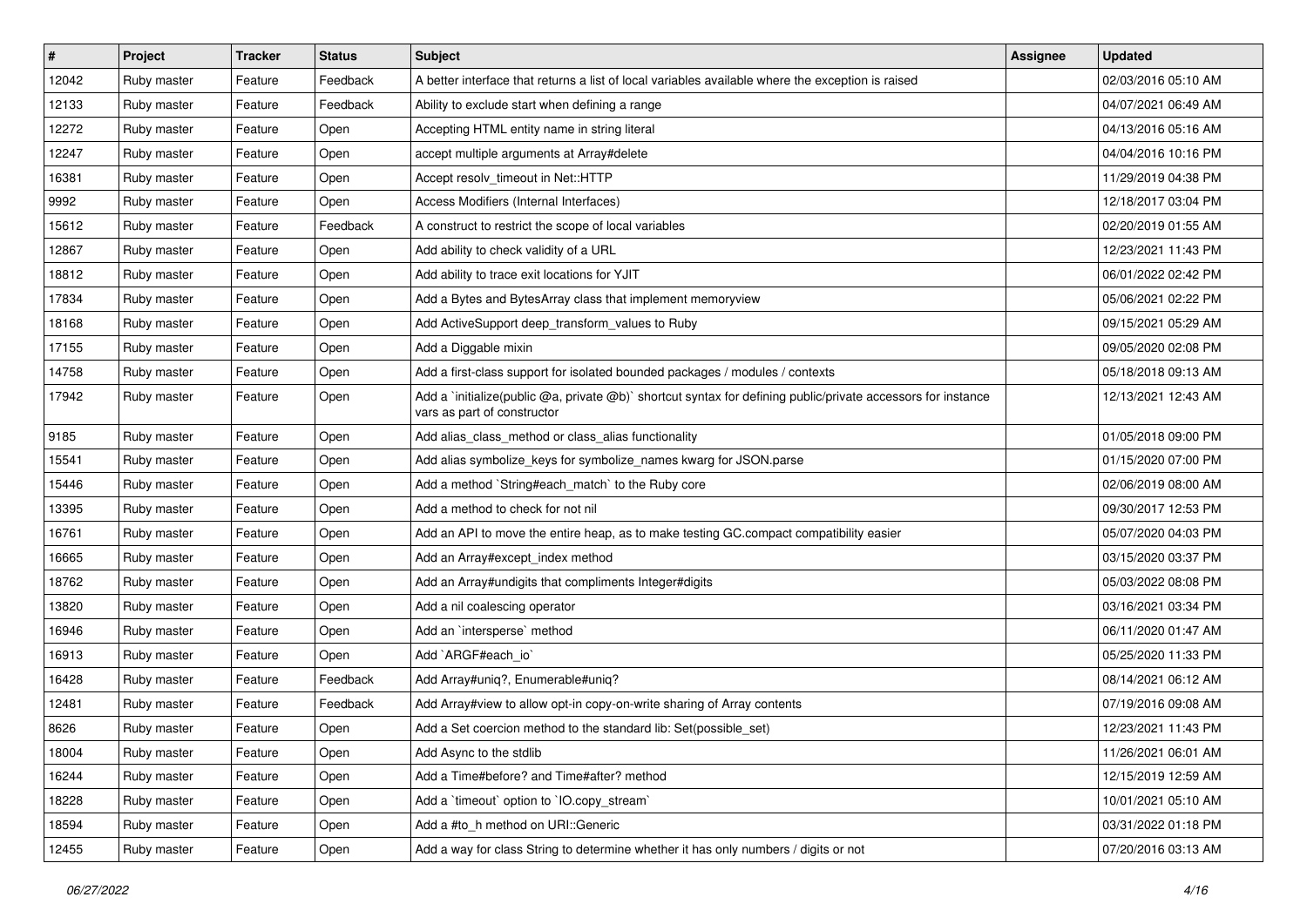| $\vert$ # | Project     | <b>Tracker</b> | <b>Status</b> | <b>Subject</b>                                                                             | <b>Assignee</b> | <b>Updated</b>      |
|-----------|-------------|----------------|---------------|--------------------------------------------------------------------------------------------|-----------------|---------------------|
| 16018     | Ruby master | Feature        | Open          | Add a way to deprecate methods                                                             |                 | 09/02/2019 06:24 AM |
| 15222     | Ruby master | Feature        | Open          | Add a way to distinguish between Struct classes with and without keyword initializer       |                 | 10/11/2018 01:16 PM |
| 16150     | Ruby master | Feature        | Open          | Add a way to request a frozen string from to s                                             |                 | 06/03/2022 04:42 PM |
| 11148     | Ruby master | Feature        | Open          | Add a way to require files, but not raise an exception when the file isn't found           |                 | 05/13/2015 05:57 PM |
| 18593     | Ruby master | Feature        | Open          | Add back URI.escape                                                                        |                 | 02/18/2022 07:45 PM |
| 12802     | Ruby master | Feature        | Open          | Add BLAKE2 support to Digest                                                               |                 | 09/02/2019 05:58 AM |
| 16282     | Ruby master | Feature        | Open          | Add "call data" wrapper IMEMO object so inline cache can be updated                        |                 | 10/29/2019 12:13 AM |
| 11373     | Ruby master | Feature        | Open          | Add command line option to query valid values for --dump                                   |                 | 07/27/2021 11:09 AM |
| 13263     | Ruby master | Feature        | Open          | Add companion integer nth-root method to recent Integer#isqrt                              |                 | 04/05/2017 12:49 AM |
| 15393     | Ruby master | Feature        | Open          | Add compilation flags to freeze Array and Hash literals                                    |                 | 01/15/2019 12:15 AM |
| 17496     | Ruby master | Feature        | Open          | Add constant Math::TAU                                                                     |                 | 01/13/2021 05:47 AM |
| 18146     | Ruby master | Feature        | Open          | Add 'delete_prefix' and 'delete_suffix' to 'Pathname'                                      |                 | 09/03/2021 04:59 AM |
| 14618     | Ruby master | Feature        | Open          | Add display width method to String for CLI                                                 |                 | 03/21/2018 04:00 AM |
| 15590     | Ruby master | Feature        | Open          | Add dups to Array to find duplicates                                                       |                 | 02/08/2019 10:00 AM |
| 11577     | Ruby master | Feature        | Open          | Add encodeURIComponent compatible API for URI                                              |                 | 10/09/2015 01:40 PM |
| 14077     | Ruby master | Feature        | Open          | Add Encoding::FILESYSTEM and Encoding::LOCALE constants                                    |                 | 11/03/2017 09:31 PM |
| 13588     | Ruby master | Feature        | Feedback      | Add Encoding#min_char_size, #max_char_size, #minmax_char_size                              |                 | 05/29/2017 07:51 AM |
| 8421      | Ruby master | Feature        | Feedback      | add Enumerable#find_map and Enumerable#find_all_map                                        |                 | 11/29/2020 11:40 PM |
| 14399     | Ruby master | Feature        | Open          | Add Enumerable#product                                                                     |                 | 08/11/2019 09:34 PM |
| 8422      | Ruby master | Feature        | Feedback      | add Enumerable#reverse_sort and Enumerable#reverse_sort_by                                 |                 | 06/14/2013 03:19 AM |
| 14593     | Ruby master | Feature        | Open          | Add `Enumerator#concat`                                                                    |                 | 03/08/2018 09:15 PM |
| 16833     | Ruby master | Feature        | Open          | Add Enumerator#empty?                                                                      |                 | 05/06/2020 07:55 PM |
| 11824     | Ruby master | Feature        | Feedback      | Add Enumerator#to_ary for added implicit behavior                                          |                 | 12/15/2015 09:48 PM |
| 18438     | Ruby master | Feature        | Open          | Add `Exception#additional_message` to show additional error information                    |                 | 02/07/2022 02:55 AM |
| 14092     | Ruby master | Feature        | Open          | Add extension key argument to Tempfile                                                     |                 | 11/08/2017 06:47 PM |
| 13893     | Ruby master | Feature        | Open          | Add Fiber#[] and Fiber#[]= and restore Thread#[] and Thread#[]= to their original behavior |                 | 08/14/2020 01:48 AM |
| 11583     | Ruby master | Feature        | Open          | Add File#unlink                                                                            |                 | 10/12/2015 05:40 AM |
| 17165     | Ruby master | Feature        | Open          | Add `filter` and `flatten` keywords to `Enumerable#map`                                    |                 | 09/13/2020 09:41 AM |
| 16929     | Ruby master | Feature        | Open          | Add GC.start(compact: true)                                                                |                 | 06/01/2020 03:42 PM |
| 6737      | Ruby master | Feature        | Feedback      | Add Hash#read and alias as #[].                                                            |                 | 12/25/2017 06:15 PM |
| 13924     | Ruby master | Feature        | Open          | Add headings/hints to RubyVM::InstructionSequence#disasm                                   |                 | 09/20/2017 01:40 PM |
| 9556      | Ruby master | Feature        | Open          | Add HTTP#get block functionality to HTTP.get                                               |                 | 02/23/2014 05:53 AM |
| 14404     | Ruby master | Feature        | Open          | Adding writev support to IO#write_nonblock                                                 |                 | 01/29/2018 12:29 AM |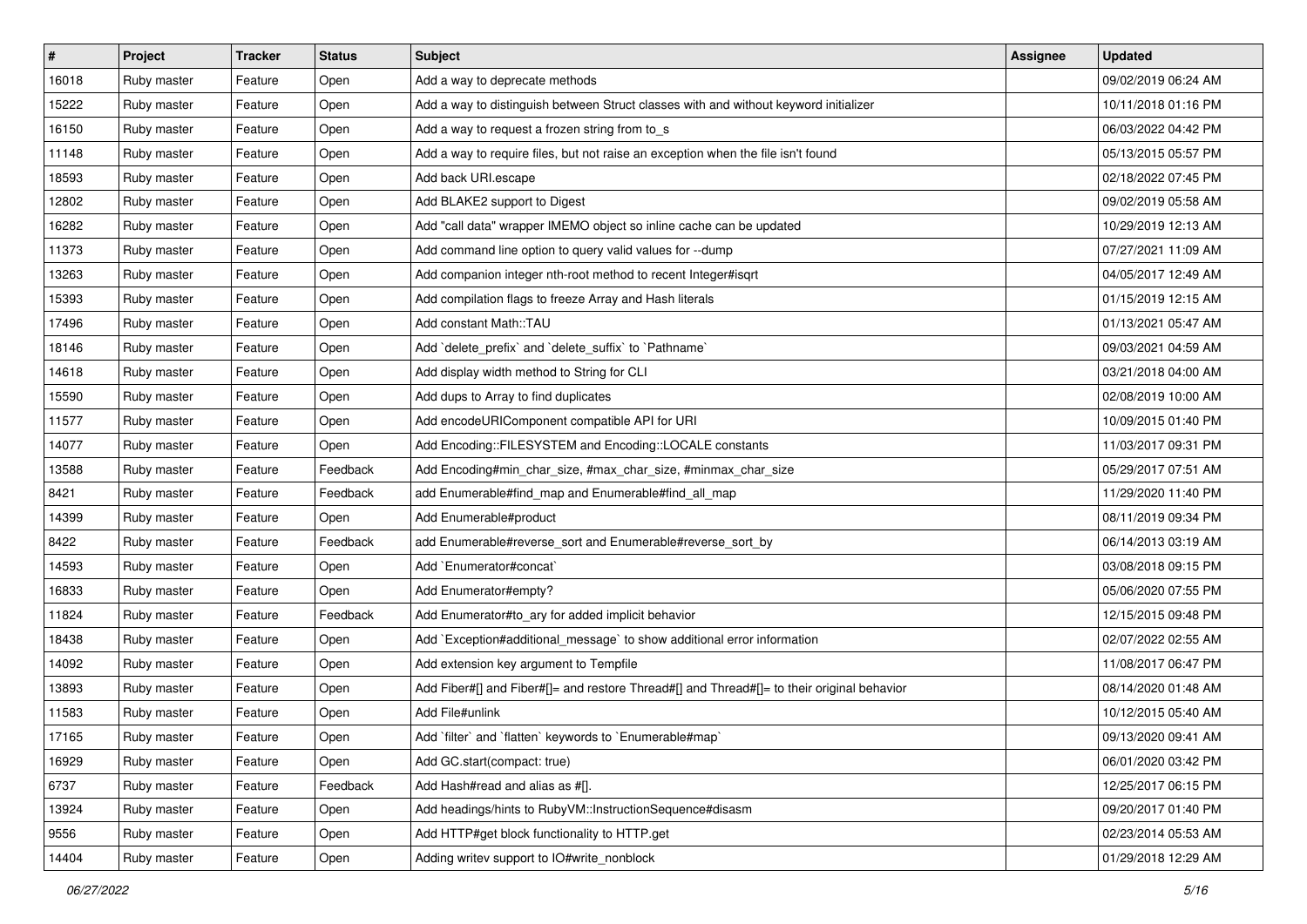| $\vert$ # | Project     | <b>Tracker</b> | <b>Status</b> | <b>Subject</b>                                                                                                                         | Assignee | <b>Updated</b>      |
|-----------|-------------|----------------|---------------|----------------------------------------------------------------------------------------------------------------------------------------|----------|---------------------|
| 18835     | Ruby master | Feature        | Open          | Add InstructionSequence#type method                                                                                                    |          | 06/16/2022 10:30 PM |
| 16245     | Ruby master | Feature        | Open          | Add interfaces to count and measure size all IMEMO objects                                                                             |          | 10/17/2019 09:16 PM |
| 16757     | Ruby master | Feature        | Open          | Add intersection to Range                                                                                                              |          | 01/22/2022 07:26 AM |
| 17833     | Ruby master | Feature        | Open          | add IO.readinto(b) where b is a bytes like object that is you can get a memoryview from                                                |          | 06/30/2021 02:36 PM |
| 17326     | Ruby master | Feature        | Open          | Add Kernel#must! to the standard library                                                                                               |          | 06/22/2022 04:10 PM |
| 11597     | Ruby master | Feature        | Open          | Add Linux-specific setfsuid(2)/setfsgid(2)                                                                                             |          | 10/15/2015 10:08 PM |
| 16231     | Ruby master | Feature        | Open          | Add #location to Net::HTTPResponse                                                                                                     |          | 10/06/2019 11:14 PM |
| 14122     | Ruby master | Feature        | Open          | <b>Add LogicError</b>                                                                                                                  |          | 06/17/2019 11:47 PM |
| 18179     | Ruby master | Feature        | Open          | Add Math methods to Numeric                                                                                                            |          | 03/24/2022 02:54 PM |
| 16899     | Ruby master | Feature        | Open          | Add method `Array#both_end`                                                                                                            |          | 05/18/2020 01:44 AM |
| 8994      | Ruby master | Feature        | Open          | add methods for Float to get if an NaN is quiet or not, also add class methods for Float to "generate" an<br>quiet NaN and an loud NaN |          | 10/21/2019 10:38 PM |
| 15571     | Ruby master | Feature        | Open          | Add methods: iroot, root, and roots                                                                                                    |          | 01/30/2019 06:17 PM |
| 14771     | Ruby master | Feature        | Open          | Add method to create DNS resource from data string                                                                                     |          | 05/17/2018 10:43 PM |
| 9779      | Ruby master | Feature        | Open          | Add Module#descendents                                                                                                                 |          | 01/05/2018 09:00 PM |
| 17753     | Ruby master | Feature        | Open          | Add Module#namespace                                                                                                                   |          | 04/17/2021 08:04 AM |
| 8275      | Ruby master | Feature        | Open          | Add Module#public_const_get                                                                                                            |          | 12/23/2021 11:43 PM |
| 13677     | Ruby master | Feature        | Feedback      | Add more details to error "Name or service not known (SocketError)"                                                                    |          | 04/01/2019 09:12 AM |
| 18418     | Ruby master | Feature        | Open          | Add Net::HTTP#security level=                                                                                                          |          | 12/19/2021 11:58 AM |
| 18675     | Ruby master | Feature        | Open          | Add new exception class for resolv timeouts                                                                                            |          | 04/01/2022 11:22 PM |
| 17406     | Ruby master | Feature        | Open          | Add `NoMatchingPatternError#depth`                                                                                                     |          | 12/19/2020 03:18 PM |
| 18809     | Ruby master | Feature        | Open          | Add Numeric#ceildiv                                                                                                                    |          | 06/21/2022 06:21 PM |
| 9585      | Ruby master | Feature        | Open          | Add Object#in? to make ruby easier to read                                                                                             |          | 03/15/2014 04:49 PM |
| 8751      | Ruby master | Feature        | Open          | Add offsets to method#source_location                                                                                                  |          | 12/23/2021 11:43 PM |
| 13765     | Ruby master | Feature        | Open          | Add Proc#bind                                                                                                                          |          | 07/26/2017 01:31 PM |
| 18774     | Ruby master | Feature        | Open          | Add Queue#pop(timeout:)                                                                                                                |          | 05/20/2022 12:27 AM |
| 13933     | Ruby master | Feature        | Open          | Add Range#empty?                                                                                                                       |          | 10/25/2017 09:19 AM |
| 11917     | Ruby master | Feature        | Open          | Add Range#length as an alias for size                                                                                                  |          | 01/30/2016 07:01 AM |
| 14777     | Ruby master | Feature        | Open          | Add Range#offset?                                                                                                                      |          | 05/19/2018 03:50 PM |
| 18515     | Ruby master | Feature        | Open          | Add Range#reverse_each implementation for performance                                                                                  |          | 01/31/2022 02:23 AM |
| 15217     | Ruby master | Feature        | Open          | Add Resolv.current_resolver                                                                                                            |          | 10/08/2018 11:18 PM |
| 17134     | Ruby master | Feature        | Open          | Add resolv_timeout to TCPSocket                                                                                                        |          | 12/10/2020 09:09 AM |
| 13639     | Ruby master | Feature        | Open          | Add "RTMIN" and "RTMAX" to Signal.list                                                                                                 |          | 08/31/2017 09:06 AM |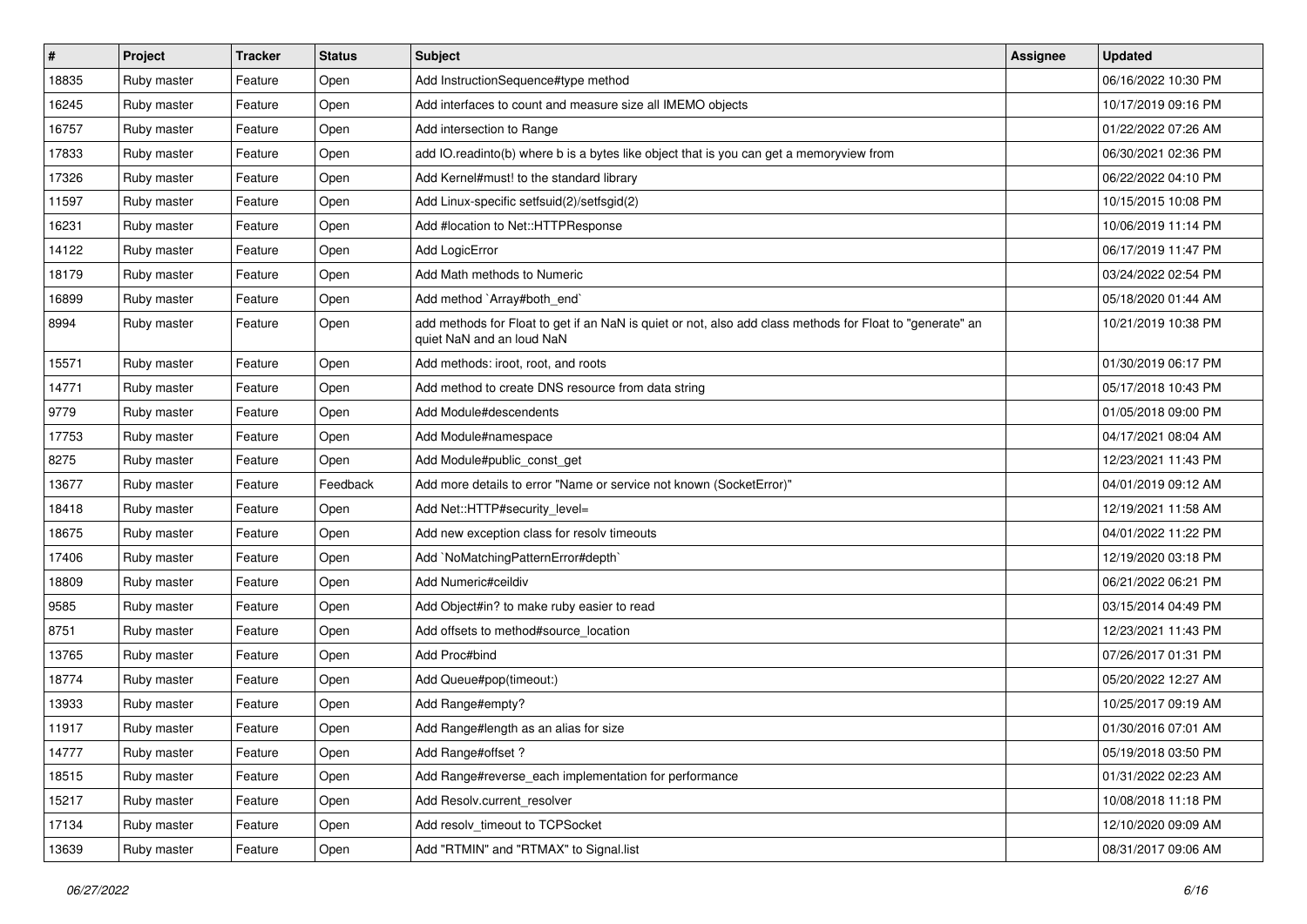| $\vert$ # | Project     | <b>Tracker</b> | <b>Status</b> | <b>Subject</b>                                                                                                             | <b>Assignee</b> | <b>Updated</b>      |
|-----------|-------------|----------------|---------------|----------------------------------------------------------------------------------------------------------------------------|-----------------|---------------------|
| 14833     | Ruby master | Feature        | Open          | Add RubyVM::AST::Node#pretty_print                                                                                         |                 | 06/07/2018 02:56 PM |
| 17375     | Ruby master | Feature        | Open          | Add scheduler callbacks for transferring fibers                                                                            |                 | 12/07/2020 11:31 PM |
| 17208     | Ruby master | Feature        | Open          | Add `Set#compact` and `Set#compact!` methods                                                                               |                 | 11/05/2020 10:44 AM |
| 17325     | Ruby master | Feature        | Open          | Adds Fiber#cancel, which forces a Fiber to break/return                                                                    |                 | 11/19/2020 12:34 AM |
| 14114     | Ruby master | Feature        | Open          | Add #step for Array, Enumerable, Enumerator                                                                                |                 | 06/24/2019 05:00 PM |
| 13683     | Ruby master | Feature        | Feedback      | Add strict Enumerable#single                                                                                               |                 | 09/02/2021 05:52 PM |
| 14033     | Ruby master | Feature        | Open          | Add String#append                                                                                                          |                 | 08/08/2018 03:01 AM |
| 14919     | Ruby master | Feature        | Open          | Add String#byteinsert                                                                                                      |                 | 07/18/2018 01:29 PM |
| 13626     | Ruby master | Feature        | Open          | Add String#byteslice!                                                                                                      |                 | 07/03/2018 11:07 PM |
| 8573      | Ruby master | Feature        | Feedback      | Add String#format method(not an alias of String#%)                                                                         |                 | 04/18/2018 09:59 AM |
| 15771     | Ruby master | Feature        | Feedback      | Add `String#split` option to set `split type string` with a single space separator                                         |                 | 05/27/2020 09:19 PM |
| 12744     | Ruby master | Feature        | Feedback      | Add str.reverse_each_char and str.reverse_chars                                                                            |                 | 09/16/2016 10:41 AM |
| 12964     | Ruby master | Feature        | Feedback      | Add sub? and gsub? method to string class.                                                                                 |                 | 11/22/2016 10:13 AM |
| 9960      | Ruby master | Feature        | Feedback      | Add support for GNU --long options                                                                                         |                 | 06/21/2014 02:06 AM |
| 10869     | Ruby master | Feature        | Open          | Add support for option to pre-compile Ruby files                                                                           |                 | 02/23/2015 11:08 AM |
| 15560     | Ruby master | Feature        | Open          | Add support for read/write offsets.                                                                                        |                 | 01/26/2019 11:03 AM |
| 12115     | Ruby master | Feature        | Open          | Add Symbol#call to allow to_proc shorthand with arguments                                                                  |                 | 11/16/2018 09:49 AM |
| 5478      | Ruby master | Feature        | Open          | Add syntax to import Set into core                                                                                         |                 | 09/02/2020 12:24 PM |
| 8027      | Ruby master | Feature        | Feedback      | add the possibility to raise an exception in #included, #extended, #prepended, #inherited and break the<br>calling feature |                 | 06/02/2013 03:22 PM |
| 16425     | Ruby master | Feature        | Open          | Add Thread#dig                                                                                                             |                 | 12/17/2019 12:15 AM |
| 8640      | Ruby master | Feature        | Open          | Add Time#elapsed to return nanoseconds since creation                                                                      |                 | 12/23/2021 11:43 PM |
| 10829     | Ruby master | Feature        | Open          | Add to_proc method to the Array class                                                                                      |                 | 12/23/2021 11:43 PM |
| 16137     | Ruby master | Feature        | Open          | Add $==$ to UnboundMethod                                                                                                  |                 | 09/07/2019 11:05 AM |
| 12459     | Ruby master | Feature        | Feedback      | Add type coercion option to ARGV getopts arguements.                                                                       |                 | 06/06/2016 08:37 AM |
| 8967      | Ruby master | Feature        | Open          | add uninclude and unextend method                                                                                          |                 | 09/30/2013 02:18 PM |
| 9887      | Ruby master | Feature        | Open          | Add uninclude please                                                                                                       |                 | 05/31/2014 01:33 PM |
| 9929      | Ruby master | Feature        | Open          | add with default method to Hash                                                                                            |                 | 06/11/2014 12:08 AM |
| 15752     | Ruby master | Feature        | Feedback      | A dedicated module for experimental features                                                                               |                 | 03/17/2021 04:38 AM |
| 15456     | Ruby master | Feature        | Open          | Adopt some kind of consistent versioning mechanism                                                                         |                 | 02/07/2019 06:26 PM |
| 11660     | Ruby master | Feature        | Open          | a falsy value (similar to js undefined) that facilitates forwarding of default arguments                                   |                 | 11/05/2019 07:33 PM |
| 15036     | Ruby master | Feature        | Open          | after upgrade when run apt upgrade metasploit                                                                              |                 | 12/23/2021 11:43 PM |
| 15804     | Ruby master | Feature        | Open          | A generic method to resolve the indexing on a sequence                                                                     |                 | 04/28/2019 12:54 PM |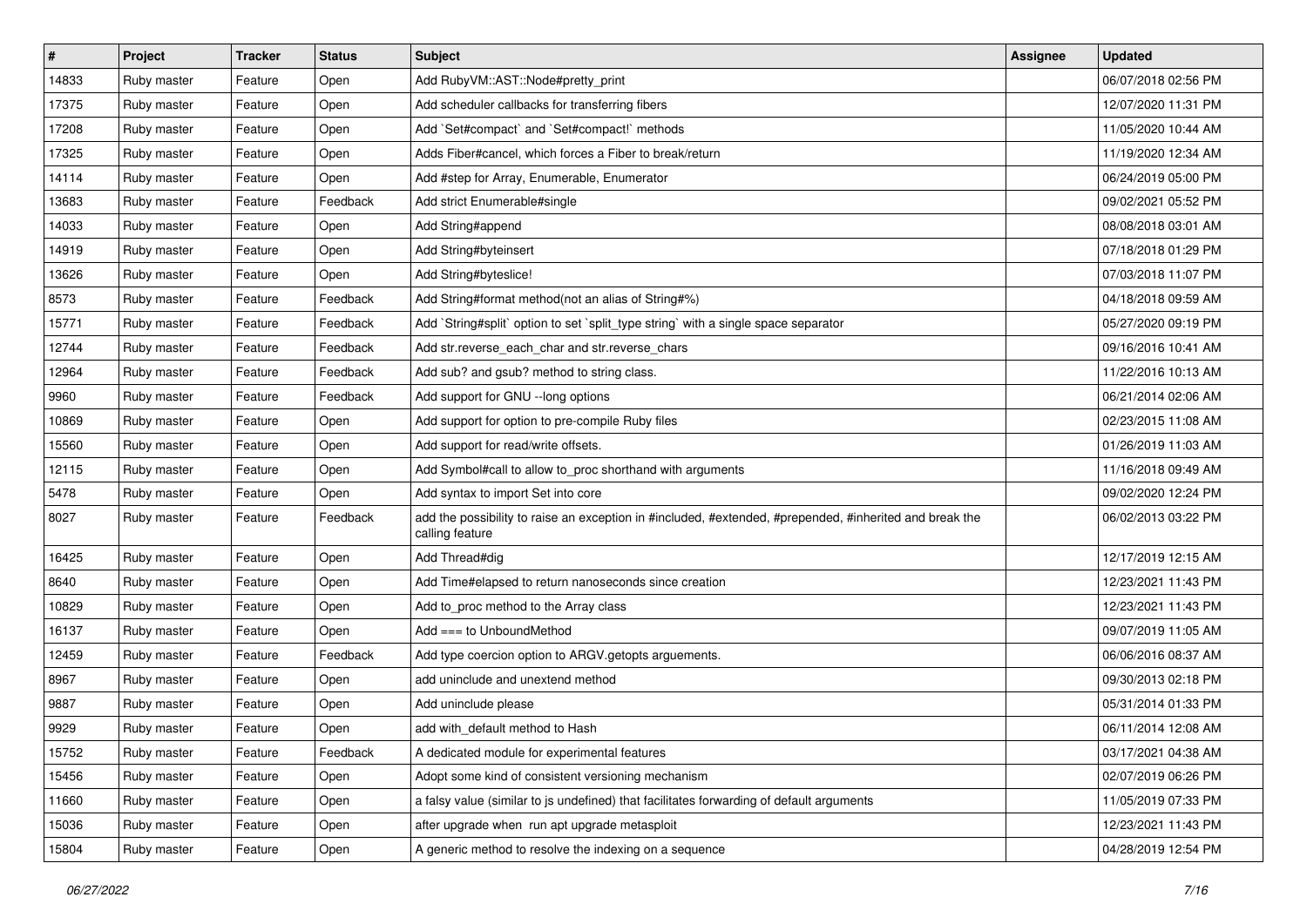| #     | Project     | <b>Tracker</b> | <b>Status</b> | <b>Subject</b>                                                                                                          | <b>Assignee</b> | <b>Updated</b>      |
|-------|-------------|----------------|---------------|-------------------------------------------------------------------------------------------------------------------------|-----------------|---------------------|
| 16781 | Ruby master | Feature        | Open          | alias :fold :reduce                                                                                                     |                 | 05/16/2020 08:28 AM |
| 6444  | Ruby master | Feature        | Feedback      | alias for String#index                                                                                                  |                 | 12/25/2017 06:15 PM |
| 12145 | Ruby master | Feature        | Open          | Aliashood between 'size' and 'length' is not consistent                                                                 |                 | 06/27/2019 10:02 PM |
| 17773 | Ruby master | Feature        | Open          | Alias `Numeric#zero?` and `Float#zero?` as `Numeric#empty?` and `Float#empty?`                                          |                 | 04/02/2021 03:39 PM |
| 9784  | Ruby master | Feature        | Open          | Alias URI#merge to URI#join                                                                                             |                 | 04/29/2014 05:42 AM |
| 17356 | Ruby master | Feature        | Open          | Alignment of memory allocated through Fiddle struct's malloc                                                            |                 | 12/02/2020 11:06 AM |
| 18559 | Ruby master | Feature        | Open          | Allocation tracing: Objects created by the parser are attributed to Kernel.require                                      |                 | 06/27/2022 02:48 PM |
| 13890 | Ruby master | Feature        | Open          | Allow a regexp as an argument to 'count', to count more interesting things than single characters                       |                 | 12/30/2017 04:37 AM |
| 16848 | Ruby master | Feature        | Feedback      | Allow callables in \$LOAD_PATH                                                                                          |                 | 06/26/2020 02:15 PM |
| 14463 | Ruby master | Feature        | Open          | Allow comments to precede dots in member expressions                                                                    |                 | 12/23/2021 11:43 PM |
| 12968 | Ruby master | Feature        | Open          | Allow default value via block for Integer(), Float() and Rational()                                                     |                 | 06/28/2017 05:53 PM |
| 8396  | Ruby master | Feature        | Feedback      | Allow easier destructuring of MatchData                                                                                 |                 | 06/02/2013 04:53 PM |
| 16739 | Ruby master | Feature        | Open          | Allow Hash#keys and Hash#values to accept a block for filtering output                                                  |                 | 07/10/2020 04:09 PM |
| 10482 | Ruby master | Feature        | Feedback      | Allow ignored items to vary in `Enumerable#chunk`.                                                                      |                 | 11/11/2014 10:08 AM |
| 12023 | Ruby master | Feature        | Open          | Allow ivars to be used as method arguments                                                                              |                 | 01/27/2016 09:58 AM |
| 15419 | Ruby master | Feature        | Open          | Allow Kernel#tap to be invoked with arguments like Kernel#send                                                          |                 | 12/23/2021 11:43 PM |
| 18690 | Ruby master | Feature        | Open          | Allow `Kernel#then` to take arguments                                                                                   |                 | 05/10/2022 06:16 PM |
| 13207 | Ruby master | Feature        | Feedback      | Allow keyword local variable names like `class` or `for`                                                                |                 | 02/13/2017 06:22 AM |
| 10528 | Ruby master | Feature        | Open          | Allow line breaks instead of commas in arrays, hashes, argument lists, etc.                                             |                 | 12/23/2021 11:43 PM |
| 12057 | Ruby master | Feature        | Open          | Allow methods with `yield` to be called without a block                                                                 |                 | 12/23/2021 11:43 PM |
| 16037 | Ruby master | Feature        | Open          | Allow multiple single/double-splatted variables in `in` pattern matching and introduce non-greedy-splatted<br>variables |                 | 08/04/2019 04:47 AM |
| 18617 | Ruby master | Feature        | Open          | Allow multiples keys in Hash#[] acting like Hash#dig                                                                    |                 | 03/10/2022 01:36 PM |
| 8046  | Ruby master | Feature        | Open          | allow Object#extend to take a block                                                                                     |                 | 12/25/2017 06:15 PM |
| 12969 | Ruby master | Feature        | Open          | Allow optional parameter in String#strip and related                                                                    |                 | 01/20/2017 08:19 AM |
| 16667 | Ruby master | Feature        | Open          | Allow parameters to Symbol#to_proc and Method#to_proc                                                                   |                 | 03/03/2020 03:40 PM |
| 16336 | Ruby master | Feature        | Open          | Allow private constants to be accessed with absolute references                                                         |                 | 11/14/2019 06:21 PM |
| 10863 | Ruby master | Feature        | Open          | allow protected class methods to be callable from instance methods                                                      |                 | 04/01/2015 06:11 PM |
| 18280 | Ruby master | Feature        | Feedback      | Allow rb utf8 str new cstr(NULL)                                                                                        |                 | 11/11/2021 10:28 AM |
| 8291  | Ruby master | Feature        | Open          | Allow retrieving the root Fiber of a Thread                                                                             |                 | 12/23/2021 11:43 PM |
| 12715 | Ruby master | Feature        | Feedback      | Allow ruby hackers to omit having to specify class or module mandatory, if they know exactly what they<br>want to do    |                 | 11/25/2016 09:01 AM |
| 8921  | Ruby master | Feature        | Open          | Allow select, reject, etc to accept a regex                                                                             |                 | 04/04/2020 05:57 AM |
| 10930 | Ruby master | Feature        | Feedback      | Allow splat operator to work for string interpolation                                                                   |                 | 12/05/2015 04:53 AM |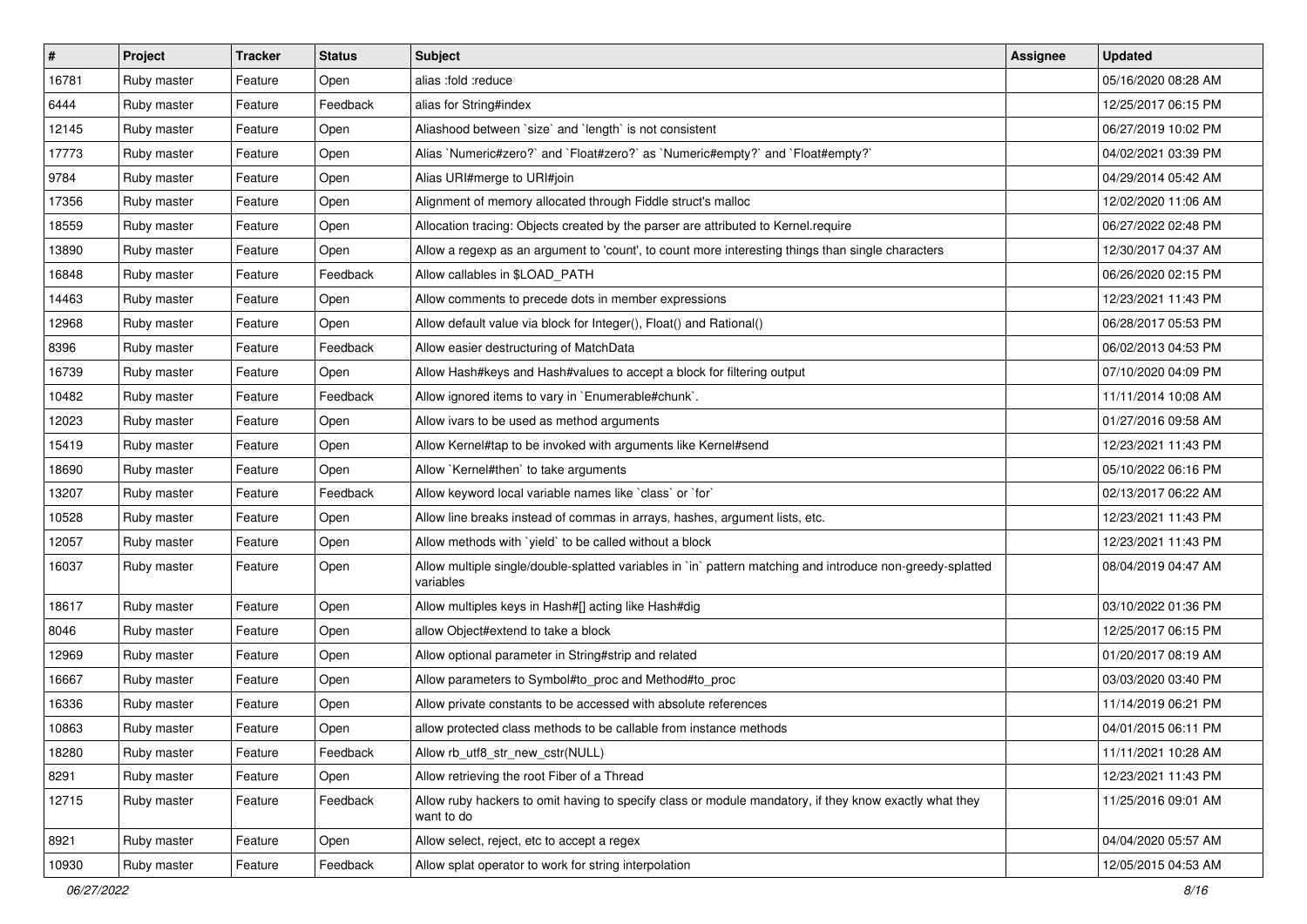| $\sharp$ | Project     | <b>Tracker</b> | <b>Status</b> | <b>Subject</b>                                                                                                                                                                             | <b>Assignee</b> | <b>Updated</b>      |
|----------|-------------|----------------|---------------|--------------------------------------------------------------------------------------------------------------------------------------------------------------------------------------------|-----------------|---------------------|
| 15927    | Ruby master | Feature        | Open          | Allow string keys to be used for String#% and sprintf methods                                                                                                                              |                 | 06/17/2019 07:13 AM |
| 17520    | Ruby master | Feature        | Feedback      | Allow symbols starting with number, e.g. : 2 weeks                                                                                                                                         |                 | 02/09/2021 10:36 PM |
| 9095     | Ruby master | Feature        | Open          | Allow `Symbol#to proc` to take arguments                                                                                                                                                   |                 | 11/10/2013 04:25 AM |
| 18603    | Ruby master | Feature        | Open          | Allow syntax like obj.method(arg)=value                                                                                                                                                    |                 | 02/27/2022 05:04 PM |
| 18683    | Ruby master | Feature        | Open          | Allow to create hashes with a specific capacity.                                                                                                                                           |                 | 04/22/2022 02:34 PM |
| 16688    | Ruby master | Feature        | Open          | Allow #to path object as argument to system()                                                                                                                                              |                 | 04/13/2020 05:37 PM |
| 16296    | Ruby master | Feature        | Open          | Alternative behavior for `` in method body if `` is not in method definition                                                                                                               |                 | 11/10/2019 10:20 AM |
| 14278    | Ruby master | Feature        | Open          | Ambiguous Exception for OpenSSL::HMAC.digest                                                                                                                                               |                 | 06/20/2019 11:36 PM |
| 7250     | Ruby master | Feature        | Open          | A mechanism to include at once both instance-level and class-level methods from a module                                                                                                   |                 | 12/25/2017 06:15 PM |
| 17718    | Ruby master | Feature        | Open          | a method paramaters object that can be pattern matched against                                                                                                                             |                 | 03/24/2021 01:29 PM |
| 8827     | Ruby master | Feature        | Open          | A method that flips the receiver and the first argument                                                                                                                                    |                 | 08/29/2013 05:59 AM |
| 11997    | Ruby master | Feature        | Feedback      | A method to read a file with interpolations                                                                                                                                                |                 | 03/17/2016 01:13 PM |
| 13290    | Ruby master | Feature        | Feedback      | A method to use a hash like in a case construction                                                                                                                                         |                 | 03/13/2017 07:28 AM |
| 12957    | Ruby master | Feature        | Feedback      | A more OO way to create lambda Procs                                                                                                                                                       |                 | 01/24/2017 08:43 PM |
| 10183    | Ruby master | Feature        | Open          | An alternative name for method `class`                                                                                                                                                     |                 | 10/31/2017 11:42 AM |
| 10867    | Ruby master | Feature        | Feedback      | An ATOMIC_GET operation should be written and used.                                                                                                                                        |                 | 07/23/2019 03:13 PM |
| 12083    | Ruby master | Feature        | Open          | \$_ and \$~ by Binding#local_variable_{get,set}                                                                                                                                            |                 | 02/18/2016 04:35 AM |
| 15557    | Ruby master | Feature        | Open          | A new class that stores a condition and the previous receiver                                                                                                                              |                 | 01/27/2019 05:22 AM |
| 18137    | Ruby master | Feature        | Open          | A new method to check Proc is isolated or not                                                                                                                                              |                 | 10/27/2021 07:30 AM |
| 10394    | Ruby master | Feature        | Feedback      | An instance method on Enumerator that evaluates the block under with self being the block variable.                                                                                        |                 | 04/30/2019 11:58 AM |
| 12901    | Ruby master | Feature        | Open          | Anonymous functions without scope lookup overhead                                                                                                                                          |                 | 01/01/2022 12:30 PM |
| 12262    | Ruby master | Feature        | Open          | Anti-loop                                                                                                                                                                                  |                 | 04/09/2016 05:30 AM |
| 14967    | Ruby master | Feature        | Open          | Any type                                                                                                                                                                                   |                 | 08/11/2019 07:43 PM |
| 15627    | Ruby master | Feature        | Open          | Appearance of custom singleton classes                                                                                                                                                     |                 | 06/15/2020 10:37 PM |
| 10425    | Ruby master | Feature        | Open          | A predicate method to tell if a number is near another                                                                                                                                     |                 | 10/26/2014 01:47 AM |
| 10426    | Ruby master | Feature        | Open          | A predicate to express congruence                                                                                                                                                          |                 | 11/14/2014 02:11 AM |
| 13860    | Ruby master | Feature        | Open          | A proposal for a new, simpler class-method addition to Time - for the time being calling it Time.date() but<br>another name is fine; and the ability to omit '%' tokens as arguments to it |                 | 02/21/2018 12:57 PM |
| 12378    | Ruby master | Feature        | Open          | arbitrary size Random.new_seed                                                                                                                                                             |                 | 05/13/2016 04:44 PM |
| 12992    | Ruby master | Feature        | Open          | ArgumentError if hostname is missing                                                                                                                                                       |                 | 07/27/2021 11:40 AM |
| 12482    | Ruby master | Feature        | Open          | ArgumentError.new(nil) should give a better description                                                                                                                                    |                 | 06/16/2016 04:18 AM |
| 8062     | Ruby master | Feature        | Feedback      | Argument error stack trace to specify the 'called' method                                                                                                                                  |                 | 12/25/2017 06:15 PM |
| 14111    | Ruby master | Feature        | Open          |                                                                                                                                                                                            |                 | 06/13/2019 05:41 AM |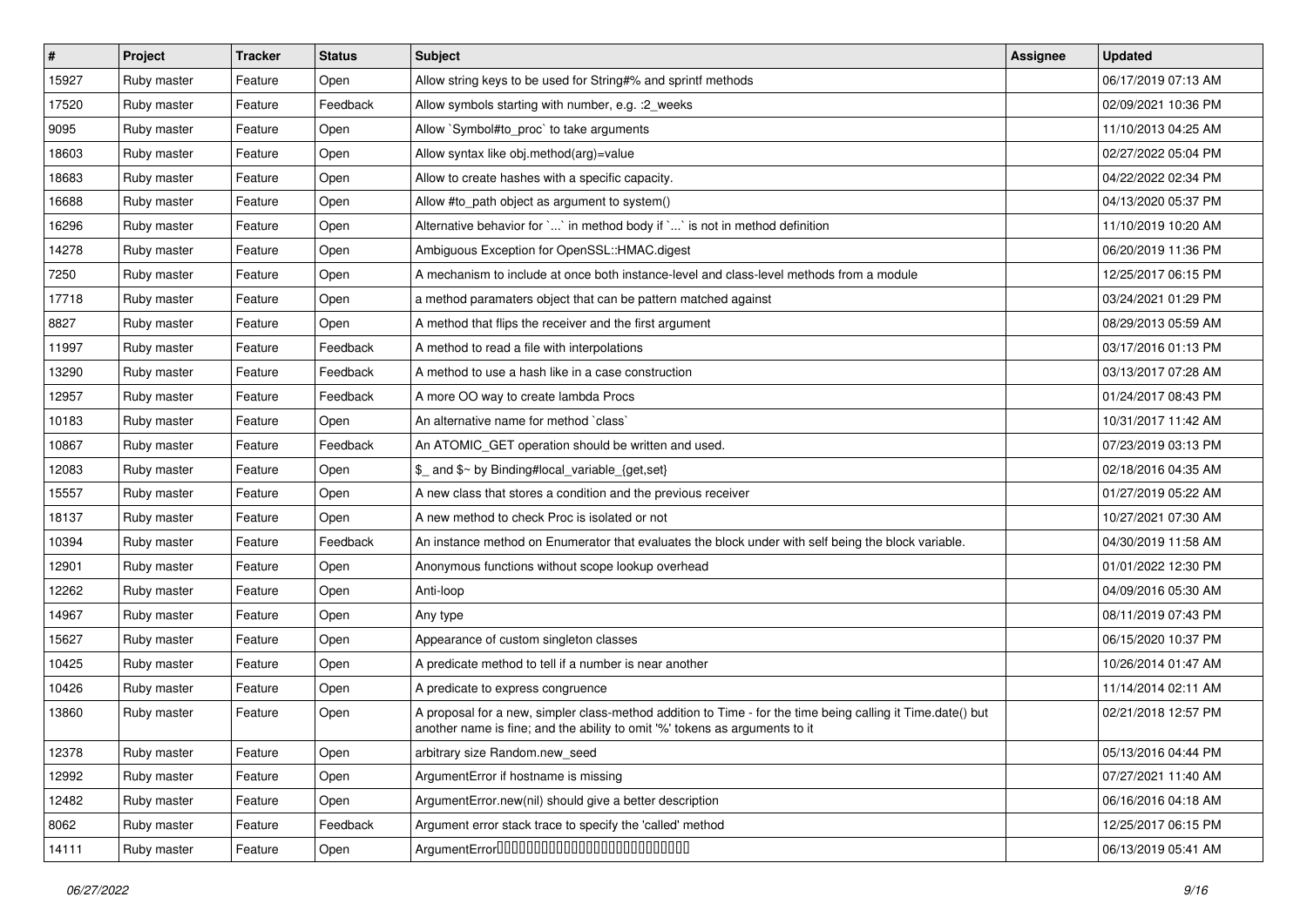| $\vert$ # | Project     | <b>Tracker</b> | <b>Status</b> | <b>Subject</b>                                                                | <b>Assignee</b> | <b>Updated</b>      |
|-----------|-------------|----------------|---------------|-------------------------------------------------------------------------------|-----------------|---------------------|
| 18402     | Ruby master | Feature        | Open          | Argument Labels                                                               |                 | 01/31/2022 06:14 PM |
| 16039     | Ruby master | Feature        | Open          | Array#contains? to check if one array contains another array                  |                 | 12/19/2019 06:47 AM |
| 16146     | Ruby master | Feature        | Open          | Array .difference allow custom comparison                                     |                 | 11/11/2019 08:34 PM |
| 16118     | Ruby master | Feature        | Open          | Array .difference allow custom comparison                                     |                 | 12/23/2021 11:44 PM |
| 10254     | Ruby master | Feature        | Feedback      | Array#each and Array#map for nested arrays                                    |                 | 09/19/2014 07:38 PM |
| 14585     | Ruby master | Feature        | Open          | Array#each_pair                                                               |                 | 03/11/2018 11:38 PM |
| 16928     | Ruby master | Feature        | Open          | Array#include_all? & Array#include_any?                                       |                 | 06/01/2020 09:27 PM |
| 17056     | Ruby master | Feature        | Open          | Array#index: Allow specifying the position to start search as in String#index |                 | 09/25/2020 01:41 PM |
| 10729     | Ruby master | Feature        | Open          | Array method to subtract in place                                             |                 | 01/11/2015 02:29 PM |
| 4147      | Ruby master | Feature        | Feedback      | Array#sample 00000000                                                         |                 | 11/21/2016 04:59 AM |
| 12059     | Ruby master | Feature        | Open          | `Array#single?`, `Hash#single?`                                               |                 | 02/10/2016 04:02 AM |
| 8970      | Ruby master | Feature        | Open          | Array.zip and Array.product                                                   |                 | 09/12/2019 03:40 AM |
| 17856     | Ruby master | Feature        | Open          | ary.member? is slower than ary.include?                                       |                 | 05/11/2021 10:12 AM |
| 11475     | Ruby master | Feature        | Open          | AST transforms                                                                |                 | 08/21/2015 11:14 AM |
| 9402      | Ruby master | Feature        | Open          | A syntax to specify the default value of a hash                               |                 | 12/23/2021 11:43 PM |
| 8259      | Ruby master | Feature        | Open          | Atomic attributes accessors                                                   |                 | 12/23/2021 11:43 PM |
| 8635      | Ruby master | Feature        | Open          | attr accessor with default block                                              |                 | 12/23/2021 11:43 PM |
| 16817     | Ruby master | Feature        | Open          | attr_predicate or attr_query or attr_something for ? methods                  |                 | 12/23/2021 11:44 PM |
| 18070     | Ruby master | Feature        | Open          | `attr` should be removed                                                      |                 | 08/09/2021 05:51 PM |
| 11415     | Ruby master | Feature        | Open          | autoload with a Proc                                                          |                 | 10/21/2015 08:38 PM |
| 15458     | Ruby master | Feature        | Open          | Automatic Exception#cause print in IRB                                        |                 | 12/23/2021 11:44 PM |
| 16005     | Ruby master | Feature        | Open          | A variation of Time.iso8601 that can parse yyyy-MM-dd HH:mm:ss                |                 | 06/16/2022 01:08 AM |
| 8184      | Ruby master | Feature        | Open          | Avoid the creation of meaningless ranges (nil, false, true)                   |                 | 03/29/2013 11:16 PM |
| 13006     | Ruby master | Feature        | Open          | backtrace of thread killer                                                    |                 | 12/06/2016 01:11 AM |
| 10634     | Ruby master | Feature        | Open          | Baselining with Benchmark                                                     |                 | 12/23/2021 11:43 PM |
| 5360      | Ruby master | Feature        | Feedback      | BasicObject#binding                                                           |                 | 12/25/2017 06:15 PM |
| 15344     | Ruby master | Feature        | Feedback      | Being proactive about Ruby security                                           |                 | 12/23/2021 11:40 PM |
| 12790     | Ruby master | Feature        | Open          | Better inspect for stdlib classes                                             |                 | 02/27/2017 08:36 PM |
| 8570      | Ruby master | Feature        | Open          | Better mechanisms to safely load classes concurrently                         |                 | 12/23/2021 11:43 PM |
| 13434     | Ruby master | Feature        | Open          | better method definition in C API                                             |                 | 07/13/2017 07:41 AM |
| 13048     | Ruby master | Feature        | Open          | Better way to do Regexp.new(Regexp.escape("some string"))                     |                 | 01/20/2017 04:01 AM |
| 18831     | Ruby master | Feature        | Open          | Block argument to 'yield'                                                     |                 | 06/18/2022 03:12 AM |
| 11129     | Ruby master | Feature        | Open          | block-level hash destructuring only works for the last argument               |                 | 07/07/2019 05:11 AM |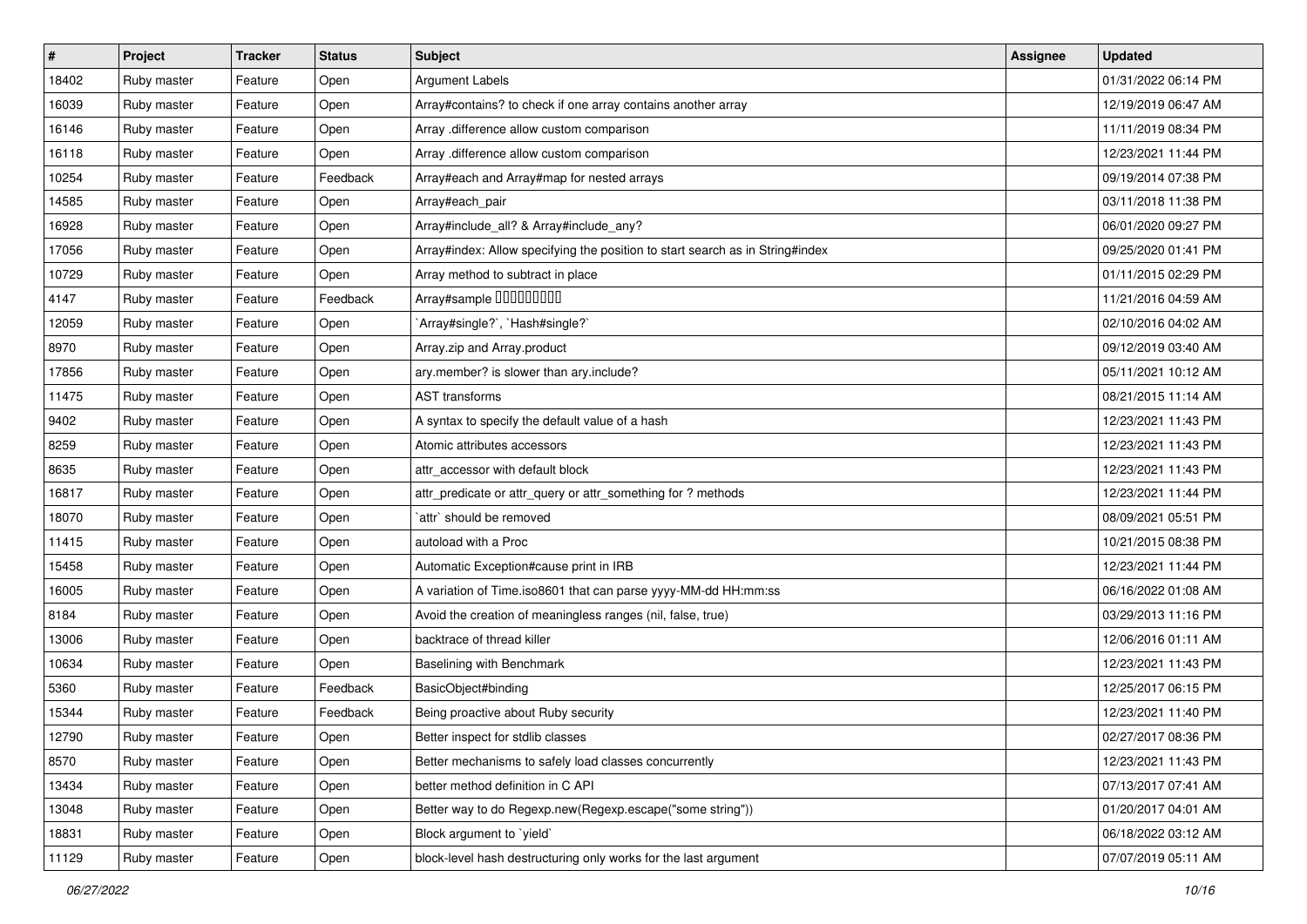| $\vert$ # | Project     | <b>Tracker</b> | <b>Status</b> | Subject                                                                                                                                                               | Assignee | <b>Updated</b>      |
|-----------|-------------|----------------|---------------|-----------------------------------------------------------------------------------------------------------------------------------------------------------------------|----------|---------------------|
| 13333     | Ruby master | Feature        | Open          | block to yield                                                                                                                                                        |          | 05/19/2017 09:01 AM |
| 10327     | Ruby master | Feature        | Open          | Bool/False/True module for '==='                                                                                                                                      |          | 10/15/2014 02:42 PM |
| 7060      | Ruby master | Feature        | Open          | Broaden support for chmod                                                                                                                                             |          | 12/25/2017 06:15 PM |
| 16795     | Ruby master | Feature        | Open          | build ruby.exe on Windows against ruby-static.lib omitting x64-vcruntime-ruby.dll (no '--enable-shared'<br>option for Windows)                                        |          | 04/17/2020 01:22 PM |
| 18083     | Ruby master | Feature        | Open          | Capture error in ensure block.                                                                                                                                        |          | 10/21/2021 01:00 PM |
| 15363     | Ruby master | Feature        | Open          | Case insensitive file systems - add info to CONFIG or somewhere?                                                                                                      |          | 12/03/2018 04:30 AM |
| 11723     | Ruby master | Feature        | Open          | CGI library should give access to raw request body                                                                                                                    |          | 11/20/2015 07:06 PM |
| 15145     | Ruby master | Feature        | Open          | chained mappings proposal                                                                                                                                             |          | 09/22/2018 12:06 AM |
| 14606     | Ruby master | Feature        | Open          | Change begin-else-end without rescue from warning to syntax error                                                                                                     |          | 03/16/2018 01:22 AM |
| 10473     | Ruby master | Feature        | Open          | Change Date#to datetime to use local time                                                                                                                             |          | 07/23/2021 07:08 PM |
| 13559     | Ruby master | Feature        | Feedback      | Change implementation of Feature #6721                                                                                                                                |          | 05/18/2017 12:31 PM |
| 18256     | Ruby master | Feature        | Open          | Change the canonical name of Thread::Mutex, Thread::Queue, Thread::SizedQueue and<br>Thread::ConditionVariable to just Mutex, Queue, SizedQueue and ConditionVariable |          | 10/20/2021 10:59 PM |
| 12041     | Ruby master | Feature        | Open          | Change the initializer of NameError to take a receiver as the third argument                                                                                          |          | 02/12/2016 05:37 AM |
| 13240     | Ruby master | Feature        | Open          | Change Unicode property implementation in Onigmo from inversion lists to direct lookup                                                                                |          | 02/22/2017 08:01 AM |
| 10770     | Ruby master | Feature        | Open          | chr and ord behavior for ill-formed byte sequences and surrogate code points                                                                                          |          | 01/22/2015 10:19 AM |
| 15565     | Ruby master | Feature        | Open          | Circular dependency warnings - suggestions/ideas to improve the output from ruby                                                                                      |          | 01/25/2019 11:36 PM |
| 17994     | Ruby master | Feature        | Open          | Clarify `IO.read` behavior and add `File.read` method                                                                                                                 |          | 07/16/2021 03:04 AM |
| 10701     | Ruby master | Feature        | Open          | Class: Array 2 New methods                                                                                                                                            |          | 01/08/2015 07:21 AM |
| 12084     | Ruby master | Feature        | Open          | 'Class#instance'                                                                                                                                                      |          | 12/14/2021 08:52 PM |
| 17040     | Ruby master | Feature        | Open          | cleanup include/ruby/backward*                                                                                                                                        |          | 08/26/2020 07:07 AM |
| 18644     | Ruby master | Feature        | Open          | Coerce anything callable to a Proc                                                                                                                                    |          | 06/18/2022 05:28 PM |
| 12134     | Ruby master | Feature        | Open          | Comparison between 'true' and 'false'                                                                                                                                 |          | 03/15/2016 12:41 PM |
| 15840     | Ruby master | Feature        | Open          | configuration path search                                                                                                                                             |          | 05/11/2019 01:24 PM |
| 12817     | Ruby master | Feature        | Open          | Consider adding method .sample() on class Hash (if this was not yet proposed)                                                                                         |          | 10/11/2016 12:57 AM |
| 10018     | Ruby master | Feature        | Feedback      | Consider adding Sub-Includes as in include Foo::bar                                                                                                                   |          | 07/10/2014 12:49 AM |
| 10663     | Ruby master | Feature        | Open          | Consider adding support for String input to File. methods                                                                                                             |          | 01/05/2015 12:47 AM |
| 10645     | Ruby master | Feature        | Open          | Consider adding support of .first to MatchData object like MatchData[0]                                                                                               |          | 12/25/2014 06:50 AM |
| 14615     | Ruby master | Feature        | Open          | Consider introducing shortcut to check Net::HTTP response type                                                                                                        |          | 03/19/2018 05:43 AM |
| 13922     | Ruby master | Feature        | Open          | Consider showing warning messages about same-named aliases - either directly or perhaps via the "did<br>you mean gem"                                                 |          | 09/25/2017 12:21 PM |
| 12077     | Ruby master | Feature        | Open          | Consolidate SSLSocket interface with TCPSocket                                                                                                                        |          | 05/17/2016 06:37 AM |
| 6828      | Ruby master | Feature        | Open          | <b>Constancy of Constants</b>                                                                                                                                         |          | 12/10/2020 08:47 AM |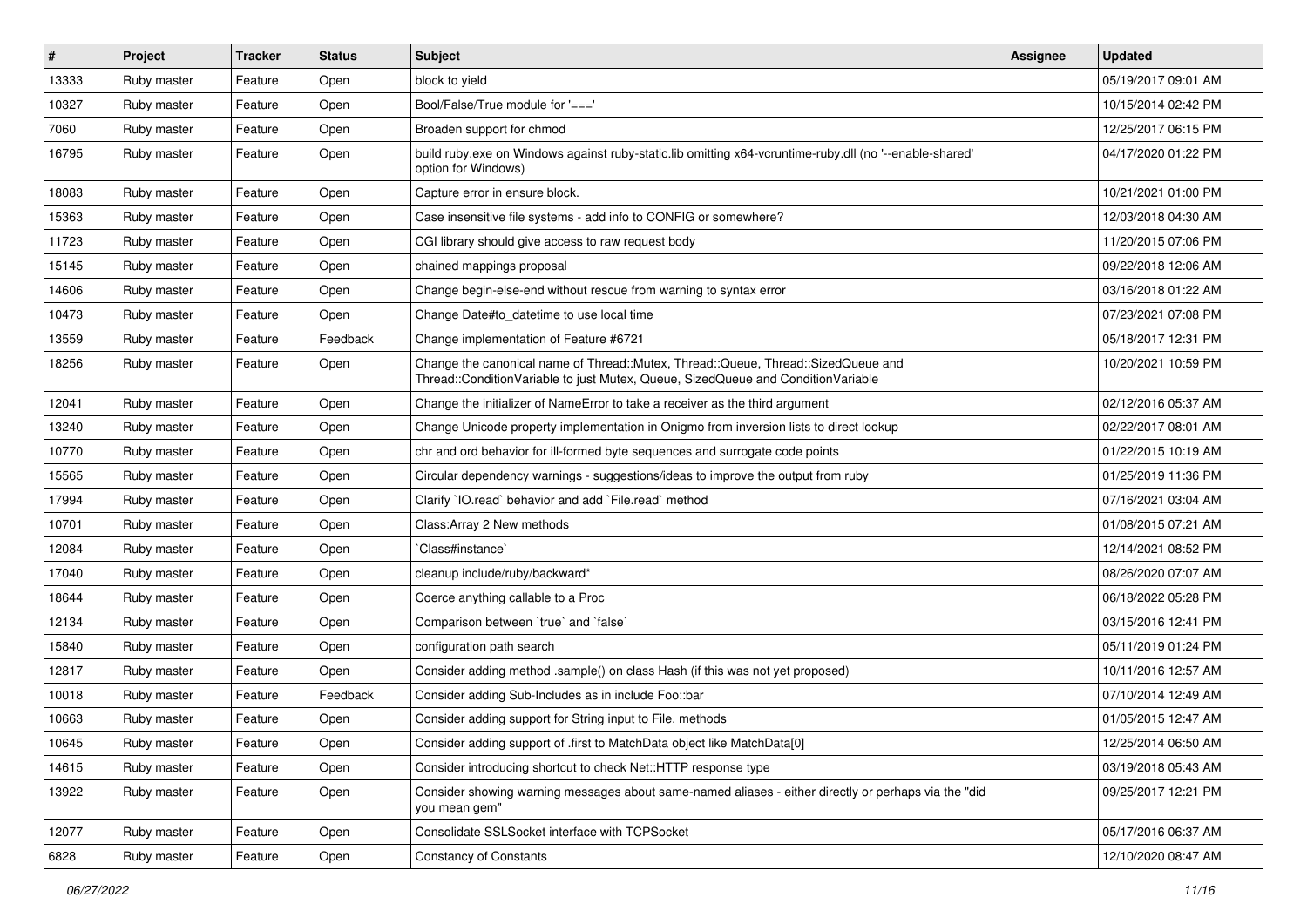| $\vert$ # | Project     | <b>Tracker</b> | <b>Status</b> | <b>Subject</b>                                                                               | <b>Assignee</b> | <b>Updated</b>      |
|-----------|-------------|----------------|---------------|----------------------------------------------------------------------------------------------|-----------------|---------------------|
| 17749     | Ruby master | Feature        | Open          | Const source location without name                                                           |                 | 04/17/2021 07:38 AM |
| 15861     | Ruby master | Feature        | Open          | Correctly parse `file:c:/path/to/file` URIs                                                  |                 | 05/18/2019 10:58 PM |
| 8811      | Ruby master | Feature        | Feedback      | Counterpart to `Hash#key?` for `Array`                                                       |                 | 09/04/2013 02:12 AM |
| 12848     | Ruby master | Feature        | Assigned      | Crazy idea: Allow regex definition for methods (Do not take it seriously please)             |                 | 10/18/2016 12:17 AM |
| 18659     | Ruby master | Feature        | Open          | Create a Binding at the time of an exception and make it available to Rescue                 |                 | 03/25/2022 10:55 AM |
| 12110     | Ruby master | Feature        | Open          | Create a method to avoid vacuous truth?                                                      |                 | 03/12/2016 08:01 AM |
| 15074     | Ruby master | Feature        | Open          | Create 'official' C API documentation on ruby-doc.org                                        |                 | 09/12/2018 09:12 PM |
| 11550     | Ruby master | Feature        | Open          | Current behaviour of super() is dangerous in the presence of more than one included modules. |                 | 01/20/2016 08:44 AM |
| 7986      | Ruby master | Feature        | Feedback      | Custom case statement comparison method                                                      |                 | 12/10/2020 08:50 AM |
| 18296     | Ruby master | Feature        | Open          | Custom exception formatting should override `Exception#full_message`.                        |                 | 12/15/2021 08:49 PM |
| 8807      | Ruby master | Feature        | Open          | Custom literals                                                                              |                 | 12/10/2020 08:53 AM |
| 8437      | Ruby master | Feature        | Open          | custom operators, unicode                                                                    |                 | 08/30/2015 03:05 AM |
| 11987     | Ruby master | Feature        | Open          | daemons can't show the backtrace of rb bug                                                   |                 | 01/13/2016 10:58 AM |
| 10040     | Ruby master | Feature        | Feedback      | '%d' and '%t' shorthands for 'Date.new(*args)' and 'Time.new(*args)'                         |                 | 07/21/2014 03:42 AM |
| 16557     | Ruby master | Feature        | Open          | Deduplicate Regexp literals                                                                  |                 | 02/28/2020 11:44 AM |
| 18640     | Ruby master | Feature        | Open          | default empty string argument for `String#sub` and `String#sub!`, e.g. `"hello".sub("I")`    |                 | 03/19/2022 02:33 AM |
| 14040     | Ruby master | Feature        | Open          | deprecate HTTP.version_1_2                                                                   |                 | 10/22/2017 09:32 AM |
| 17468     | Ruby master | Feature        | Open          | Deprecate RUBY_DEVEL                                                                         |                 | 06/16/2022 01:08 AM |
| 13314     | Ruby master | Feature        | Open          | $dig =$                                                                                      |                 | 03/14/2017 12:55 PM |
| 14564     | Ruby master | Feature        | Open          | dig` opposite method                                                                         |                 | 03/07/2018 11:24 PM |
| 15563     | Ruby master | Feature        | Open          | #dig that throws an exception if a key doesn't exist                                         |                 | 02/17/2020 08:42 AM |
| 10217     | Ruby master | Feature        | Open          | Dir constructor similar to Pathname constructor                                              |                 | 12/23/2021 11:43 PM |
| 16249     | Ruby master | Feature        | Open          | Dir#empty? and File#empty?                                                                   |                 | 10/19/2019 12:49 PM |
| 8258      | Ruby master | Feature        | Feedback      | Dir#escape_glob                                                                              |                 | 12/23/2021 11:40 PM |
| 12226     | Ruby master | Feature        | Open          | Dir.home with valid named user raises ArgumentError on Windows                               |                 | 05/08/2016 10:06 AM |
| 14931     | Ruby master | Feature        | Open          | [DOC] exception keyword argument is not documented in some methods                           |                 | 07/22/2018 08:53 AM |
| 13108     | Ruby master | Feature        | Open          | [Doc Request] Explicitly document Range#sum                                                  |                 | 01/05/2017 11:50 PM |
| 15047     | Ruby master | Feature        | Assigned      | Documentation and more functions for Hash functions in C API                                 |                 | 03/20/2019 01:24 AM |
| 11323     | Ruby master | Feature        | Open          | Documentation update on how uniq works / guarantee of order                                  |                 | 07/02/2015 03:34 AM |
| 10176     | Ruby master | Feature        | Open          | Document how to perform net/http calls in parallel                                           |                 | 08/27/2014 10:46 PM |
| 15663     | Ruby master | Feature        | Open          | Documenting autoload semantics                                                               |                 | 04/20/2019 01:44 AM |
| 18832     | Ruby master | Feature        | Open          | Do not have class/module keywords consider ancestors of Object                               |                 | 06/21/2022 05:50 AM |
| 9725      | Ruby master | Feature        | Open          | Do not inspect NameError target object unless verbose                                        |                 | 05/08/2015 02:18 AM |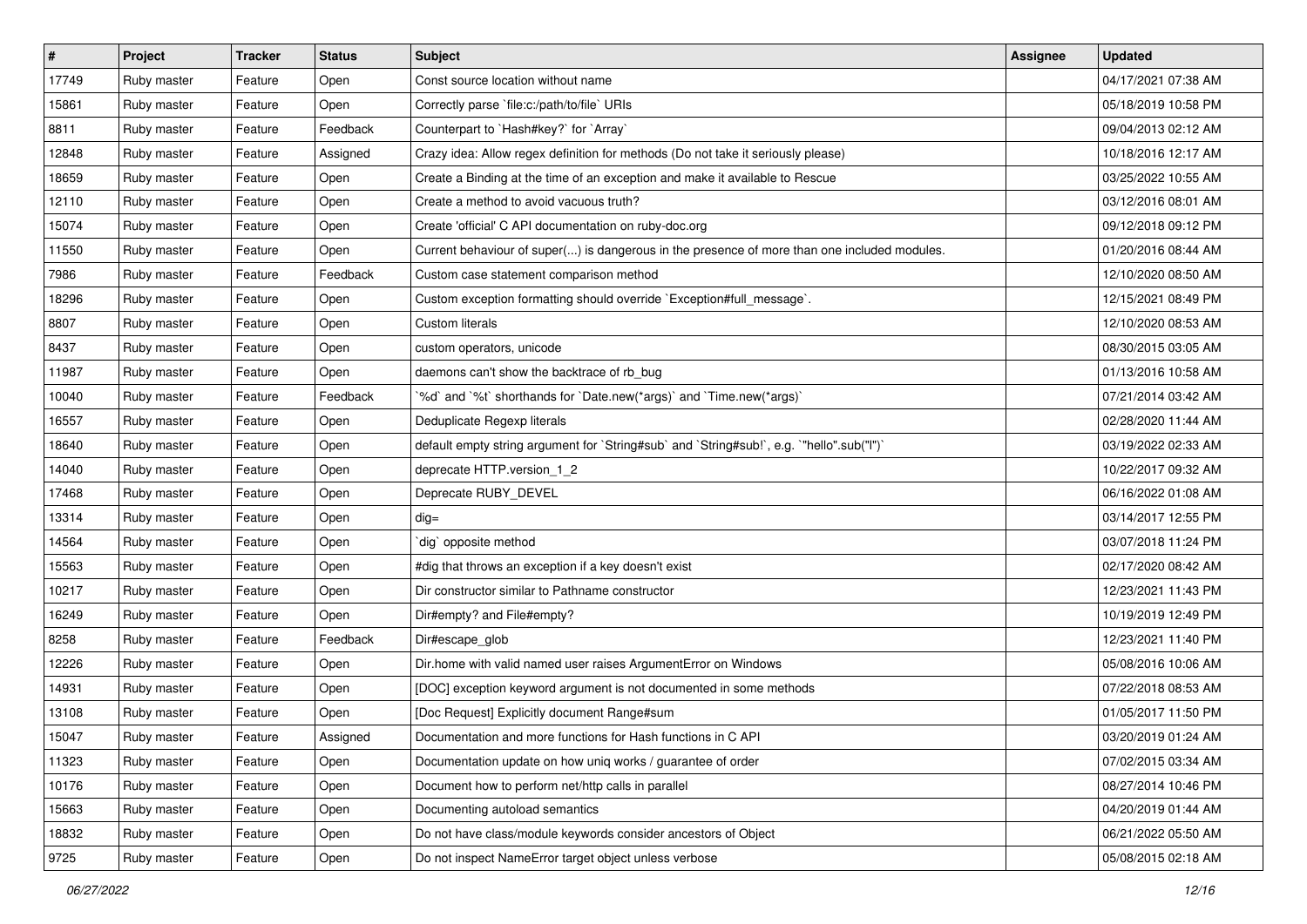| $\vert$ # | Project     | <b>Tracker</b> | <b>Status</b> | <b>Subject</b>                                                                             | <b>Assignee</b> | <b>Updated</b>      |
|-----------|-------------|----------------|---------------|--------------------------------------------------------------------------------------------|-----------------|---------------------|
| 8515      | Ruby master | Feature        | Feedback      | don't allow irb to dump output for forever and ever                                        |                 | 08/15/2014 09:20 PM |
| 16657     | Ruby master | Feature        | Open          | Don't ship bundled gems as .gem files as well as in expanded form                          |                 | 02/27/2020 06:50 AM |
| 13733     | Ruby master | Feature        | Open          | Dump the delegator instead of the delegated object                                         |                 | 06/29/2018 05:09 PM |
| 14932     | Ruby master | Feature        | Open          | Dynamically adjust method cache size at runtime                                            |                 | 07/22/2018 10:45 PM |
| 14811     | Ruby master | Feature        | Open          | Dynamically extend Ruby VM stack                                                           |                 | 06/05/2018 07:59 AM |
| 15632     | Ruby master | Feature        | Feedback      | Dynamic method references                                                                  |                 | 03/18/2019 08:24 PM |
| 7340      | Ruby master | Feature        | Open          | 'each_with' or 'into' alias for 'each_with_object'                                         |                 | 12/25/2017 06:15 PM |
| 6793      | Ruby master | Feature        | Feedback      | easier ability to "run as the currently running ruby"                                      |                 | 12/25/2017 06:15 PM |
| 14819     | Ruby master | Feature        | Open          | Efficient cstring to RVALUE typecasting for c extension gems                               |                 | 06/06/2018 09:13 PM |
| 18005     | Ruby master | Feature        | Open          | Enable non-blocking 'binding.irb'.                                                         |                 | 06/24/2021 07:20 PM |
| 9111      | Ruby master | Feature        | Open          | Encoding-free String comparison                                                            |                 | 11/21/2013 04:35 PM |
| 11538     | Ruby master | Feature        | Feedback      | ensure variable syntax                                                                     |                 | 06/06/2018 10:21 AM |
| 17016     | Ruby master | Feature        | Open          | Enumerable#accumulate                                                                      |                 | 04/27/2021 03:14 PM |
| 7341      | Ruby master | Feature        | Open          | Enumerable#associate                                                                       |                 | 12/25/2017 06:15 PM |
| 12080     | Ruby master | Feature        | Open          | Enumerable#first, Array#last with block                                                    |                 | 04/20/2016 03:51 AM |
| 17333     | Ruby master | Feature        | Open          | Enumerable#many?                                                                           |                 | 12/11/2020 03:38 AM |
| 15922     | Ruby master | Feature        | Open          | Enumerable#partition(pattern)                                                              |                 | 06/14/2019 03:40 AM |
| 14197     | Ruby master | Feature        | Open          | Enumerable#{select,reject}` accept a pattern argument                                      |                 | 04/04/2020 05:47 AM |
| 12648     | Ruby master | Feature        | Open          | `Enumerable#sort_by` with descending option                                                |                 | 10/05/2017 10:24 AM |
| 15549     | Ruby master | Feature        | Open          | Enumerable#to_reader (or anything enumerable, Enumerator, lazy enums, enum_for results)    |                 | 01/24/2019 12:21 PM |
| 6687      | Ruby master | Feature        | Open          | Enumerable#with                                                                            |                 | 12/25/2017 06:15 PM |
| 16838     | Ruby master | Feature        | Open          | Enumerator::ArithmeticSequence missing allocator for #clone and #dup                       |                 | 05/18/2020 10:44 PM |
| 14423     | Ruby master | Feature        | Open          | Enumerator from single object                                                              |                 | 11/20/2019 05:04 AM |
| 18262     | Ruby master | Feature        | Open          | Enumerator::Lazy#partition                                                                 |                 | 11/20/2021 10:17 AM |
| 16987     | Ruby master | Feature        | Open          | Enumerator::Lazy vs Array methods                                                          |                 | 07/15/2020 04:56 PM |
| 9557      | Ruby master | Feature        | Open          | Enumerator#next and Enumerator#peek with argument                                          |                 | 04/11/2014 07:00 PM |
| 18685     | Ruby master | Feature        | Open          | Enumerator.product: Cartesian product of enumerables                                       |                 | 04/26/2022 07:02 AM |
| 17663     | Ruby master | Feature        | Open          | Enumerator#with, an alternative to Enumerator#with_object                                  |                 | 03/02/2021 05:48 PM |
| 18334     | Ruby master | Feature        | Open          | ENV#to h returns a new Hash object but Hash#to h does not, which can cause inconsistencies |                 | 11/17/2021 05:46 PM |
| 15948     | Ruby master | Feature        | Open          | ENV.update takes multiple hashes as Hash#update                                            |                 | 06/21/2019 07:35 AM |
| 11347     | Ruby master | Feature        | Open          | Errors with cause not reported properly to console                                         |                 | 07/15/2015 04:39 PM |
| 14449     | Ruby master | Feature        | Open          | error when trying to run rails s                                                           |                 | 12/23/2021 11:43 PM |
| 16153     | Ruby master | Feature        | Open          | eventually_frozen flag to gradually phase-in frozen strings                                |                 | 02/10/2020 07:39 PM |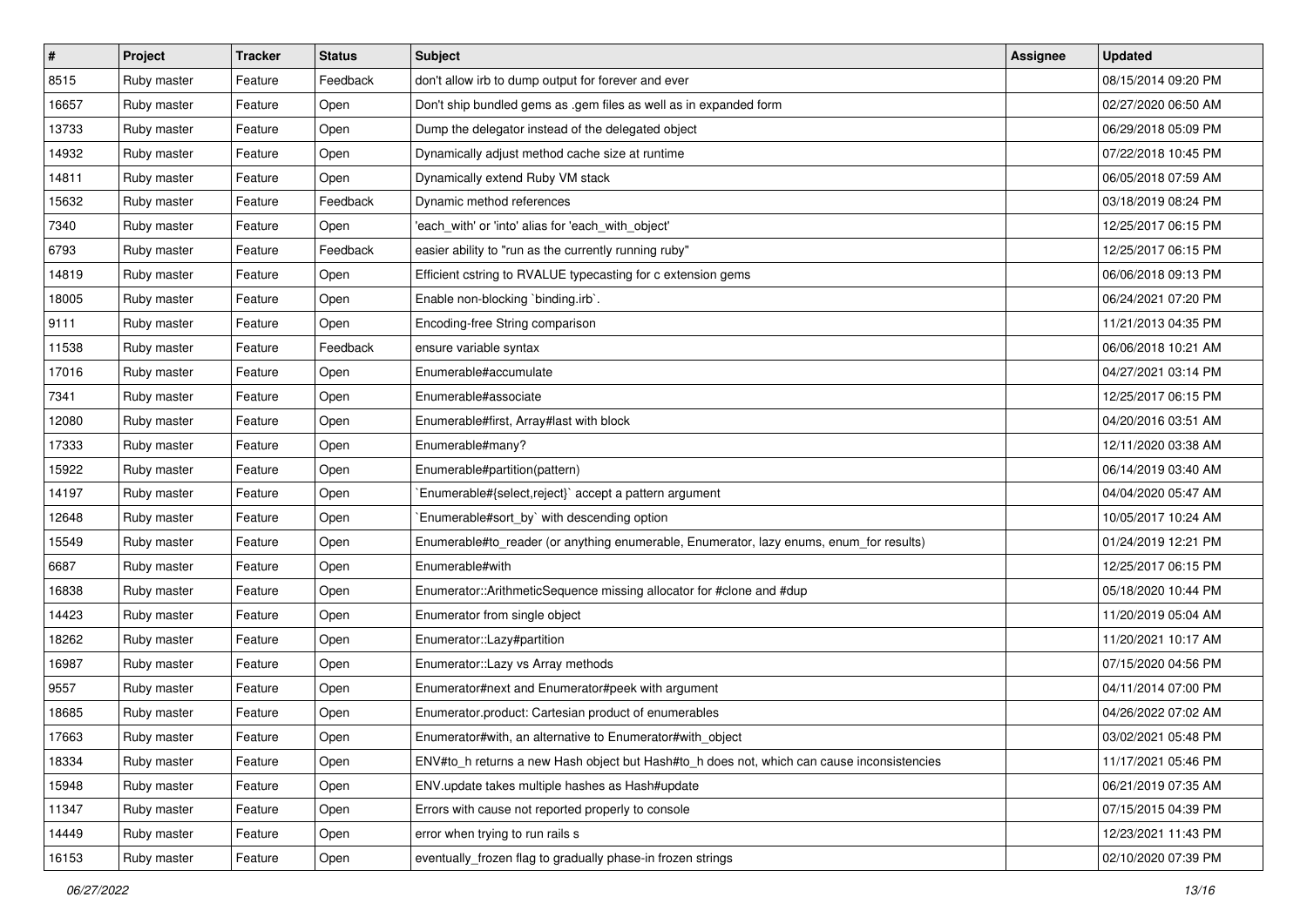| $\vert$ # | Project     | <b>Tracker</b> | <b>Status</b> | <b>Subject</b>                                                                                     | Assignee | <b>Updated</b>      |
|-----------|-------------|----------------|---------------|----------------------------------------------------------------------------------------------------|----------|---------------------|
| 7895      | Ruby master | Feature        | Open          | Exception#backtrace_locations to go with Thread#backtrace_locations and Kernel#caller_locations    |          | 12/23/2021 11:43 PM |
| 9918      | Ruby master | Feature        | Open          | Exception#cause should be shown in output and #inspect                                             |          | 07/13/2015 02:32 PM |
| 8366      | Ruby master | Feature        | Open          | Exception.message take time to execute depending on the instance variables                         |          | 09/22/2014 06:41 AM |
| 8912      | Ruby master | Feature        | Feedback      | Exception.raise                                                                                    |          | 09/16/2013 06:23 AM |
| 7747      | Ruby master | Feature        | Open          | <b>Expanded API for Binding semantics</b>                                                          |          | 12/23/2021 11:43 PM |
| 18568     | Ruby master | Feature        | Open          | Explore lazy RubyGems boot to reduce need for --disable-gems                                       |          | 02/17/2022 07:15 AM |
| 17660     | Ruby master | Feature        | Open          | Expose information about which basic methods have been redefined                                   |          | 03/02/2021 03:31 PM |
| 8598      | Ruby master | Feature        | Open          | Expose information whether a timezone offset has been explicitly set on DateTime object            |          | 07/03/2013 08:27 PM |
| 14896     | Ruby master | Feature        | Open          | Expose Net::HTTPResponse socket for integration with libraries expecting an IO                     |          | 07/04/2018 10:05 PM |
| 18821     | Ruby master | Feature        | Open          | Expose Pattern Matching interfaces in core classes                                                 |          | 06/09/2022 07:24 AM |
| 17611     | Ruby master | Feature        | Open          | Expose `rb_execarg` interfaces and `rb_grantpt`                                                    |          | 02/07/2021 01:52 AM |
| 16562     | Ruby master | Feature        | Open          | Expose rb_io_set_encoding_internal to reduce function calls on loading source files                |          | 01/27/2020 06:05 AM |
| 15261     | Ruby master | Feature        | Open          | Expose rl_variable_value as Readline.variable_value                                                |          | 10/29/2018 12:08 PM |
| 14217     | Ruby master | Feature        | Open          | Expose RUBY_PATCHLEVEL_STR or similar with patch level info for rc/preview as a constant           |          | 06/01/2018 03:00 AM |
| 8564      | Ruby master | Feature        | Open          | Extend Module#attr methods                                                                         |          | 02/05/2015 07:39 PM |
| 15149     | Ruby master | Feature        | Open          | extend string format to nil safe                                                                   |          | 09/25/2018 03:22 AM |
| 11529     | Ruby master | Feature        | Feedback      | extensible % literal declarations                                                                  |          | 09/17/2015 05:57 PM |
| 16460     | Ruby master | Feature        | Open          | External names for keyword parameters in method definitions                                        |          | 01/02/2020 02:11 AM |
| 5103      | Ruby master | Feature        | Feedback      | [ext/openssl] Object equality for objects based on ASN.1 structures                                |          | 09/13/2015 03:32 AM |
| 5102      | Ruby master | Feature        | Feedback      | [ext/openssl] Purpose of OpenSSL::PKCS12.new / Allow changing the password                         |          | 09/13/2015 03:33 AM |
| 14900     | Ruby master | Feature        | Open          | Extra allocation in String#byteslice                                                               |          | 08/31/2020 09:41 PM |
| 15496     | Ruby master | Feature        | Open          | Extract between string as standard String api                                                      |          | 01/09/2019 08:25 AM |
| 15380     | Ruby master | Feature        | Open          | faster method lookup for Array#all? #none? #one?                                                   |          | 12/05/2018 10:11 PM |
| 17001     | Ruby master | Feature        | Open          | [Feature] Dir.scan to yield dirent for efficient and composable recursive directory scaning        |          | 06/30/2020 07:57 PM |
| 9777      | Ruby master | Feature        | Feedback      | Feature Proposal: Proc#to_lambda                                                                   |          | 01/05/2018 09:00 PM |
| 13934     | Ruby master | Feature        | Open          | [Feature request] Being able to set a default encoding other than Unicode on a "per-project" basis |          | 09/25/2017 05:18 AM |
| 13166     | Ruby master | Feature        | Feedback      | Feature Request: Byte Arrays for Ruby 3                                                            |          | 03/31/2017 08:04 AM |
| 17808     | Ruby master | Feature        | Open          | Feature Request: JS like splat of Object properties as named method parameters                     |          | 04/17/2021 11:43 PM |
| 12263     | Ruby master | Feature        | Feedback      | Feature request: &&. operator (shorthand for foo && foo.method)                                    |          | 05/22/2016 06:03 AM |
| 14129     | Ruby master | Feature        | Open          | Feature Request: sockets - add support for recvmmsg                                                |          | 12/12/2017 08:35 AM |
| 16960     | Ruby master | Feature        | Open          | Feedback regarding => in 'As' Pattern Matching                                                     |          | 06/13/2020 12:32 AM |
| 9804      | Ruby master | Feature        | Open          | File::CREATE as a synonym for File::CREAT                                                          |          | 12/23/2021 11:43 PM |
| 6507      | Ruby master | Feature        | Feedback      | File Literal                                                                                       |          | 12/25/2017 06:15 PM |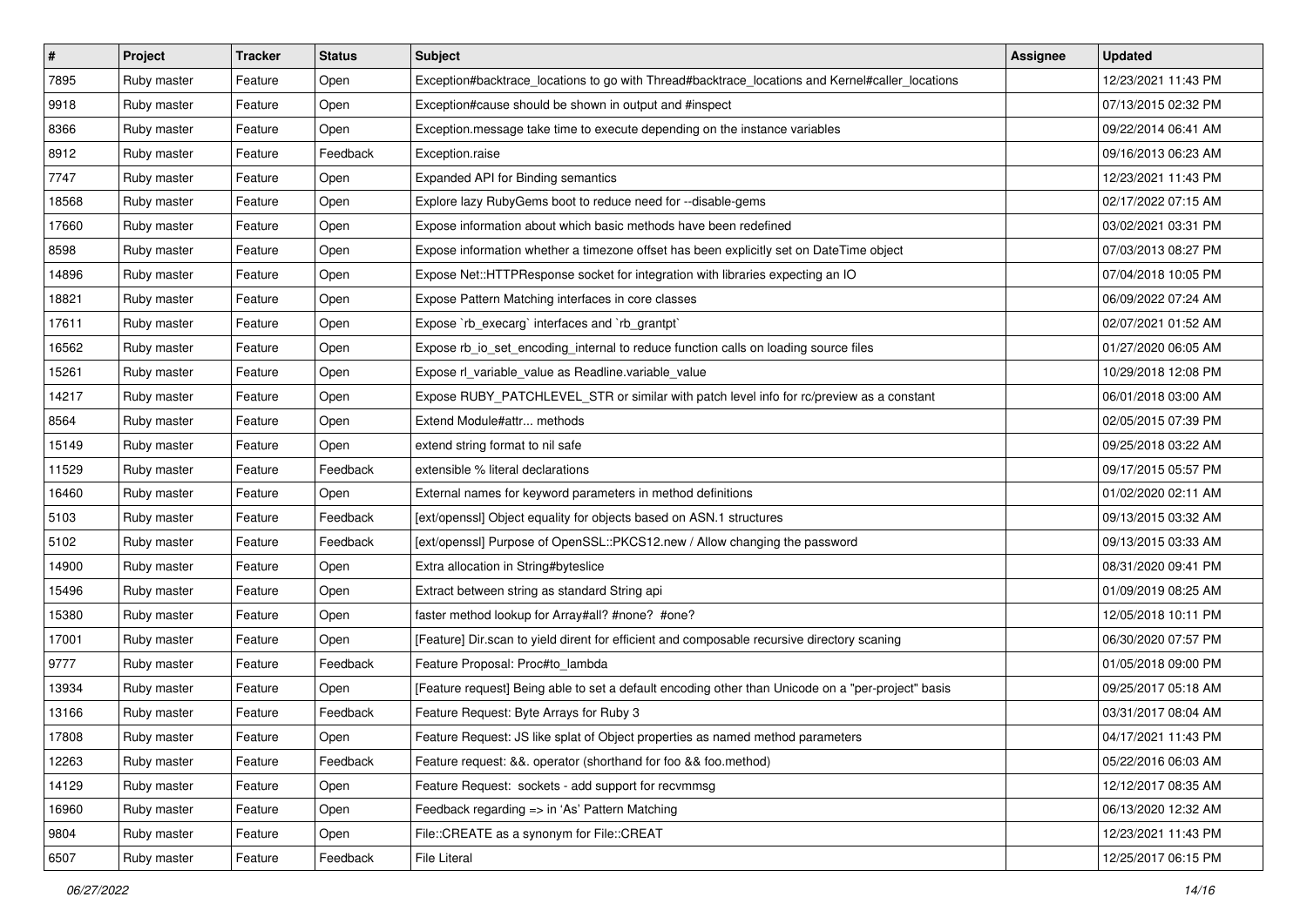| $\vert$ # | Project     | <b>Tracker</b> | <b>Status</b> | <b>Subject</b>                                                                                     | Assignee | <b>Updated</b>      |
|-----------|-------------|----------------|---------------|----------------------------------------------------------------------------------------------------|----------|---------------------|
| 13576     | Ruby master | Feature        | Open          | File#to_path shall be deleted                                                                      |          | 06/24/2019 08:20 PM |
| 7106      | Ruby master | Feature        | Open          | FileUtils.touch should allow touching the symlink itself rather than the file the link points to   |          | 12/25/2017 06:15 PM |
| 4712      | Ruby master | Feature        | Feedback      | File.writable? inaccurate in windows                                                               |          | 12/25/2017 06:14 PM |
| 13869     | Ruby master | Feature        | Open          | Filter non directories from Dir.glob                                                               |          | 10/20/2017 01:58 AM |
| 12021     | Ruby master | Feature        | Open          | Final instance variables                                                                           |          | 12/23/2021 11:43 PM |
| 12334     | Ruby master | Feature        | Open          | Final/Readonly Support for Fields / Instance Variables                                             |          | 07/20/2016 01:49 AM |
| 6946      | Ruby master | Feature        | Open          | FIPS support?                                                                                      |          | 11/07/2018 04:00 PM |
| 10683     | Ruby master | Feature        | Open          | fix inconsistent behavior of Kernel. Hash()                                                        |          | 01/02/2015 06:00 AM |
| 12116     | Ruby master | Feature        | Open          | Fixnum#divmod`, `Bignum#divmod` with multiple arguments                                            |          | 03/21/2016 02:00 PM |
| 13374     | Ruby master | Feature        | Open          | Fix one of performance regressions in method calling                                               |          | 06/24/2019 08:32 PM |
| 15435     | Ruby master | Feature        | Open          | Float D Infinity 000000000000                                                                      |          | 12/20/2018 02:27 PM |
| 9522      | Ruby master | Feature        | Open          | Float("NaN"), Float("Infinity")                                                                    |          | 02/16/2014 05:36 AM |
| 18477     | Ruby master | Feature        | Open          | Float#sqrt and Integer#sqrt                                                                        |          | 01/11/2022 07:34 PM |
| 16021     | Ruby master | Feature        | Feedback      | floor/ceil/round/truncate should accept a :step argument                                           |          | 09/19/2019 03:20 PM |
| 16478     | Ruby master | Feature        | Open          | Fold symbol tables for tracking basic operation method redefinition changes into a single ID table |          | 01/04/2020 01:42 AM |
| 16276     | Ruby master | Feature        | Open          | For consideration: "private doend" / "protected doend"                                             |          | 11/19/2019 04:27 AM |
| 10000     | Ruby master | Feature        | Open          | format width and precision with symbol hash                                                        |          | 07/01/2014 01:25 AM |
| 17353     | Ruby master | Feature        | Open          | Functional chaining operator                                                                       |          | 11/30/2020 03:29 AM |
| 5145      | Ruby master | Feature        | Feedback      | Function extension of Array#transpose                                                              |          | 12/25/2017 06:15 PM |
| 14275     | Ruby master | Feature        | Open          | GC not aggressive enough                                                                           |          | 06/17/2021 06:54 PM |
| 13847     | Ruby master | Feature        | Assigned      | Gem activated problem for default gems                                                             |          | 12/10/2020 08:53 AM |
| 16897     | Ruby master | Feature        | Open          | General purpose memoizer in Ruby 3 with Ruby 2 performance                                         |          | 06/26/2020 03:51 PM |
| 8862      | Ruby master | Feature        | Open          | getoptlong to accept user-provided commandline                                                     |          | 09/04/2013 09:53 PM |
| 12113     | Ruby master | Feature        | Open          | Global method inside Delegator causes NameError                                                    |          | 03/01/2016 01:58 AM |
| 10131     | Ruby master | Feature        | Feedback      | Greatest multiple of r not greater than x                                                          |          | 08/14/2014 07:23 AM |
| 16615     | Ruby master | Feature        | Open          | Group style access scope for macros                                                                |          | 03/09/2020 02:39 PM |
| 6315      | Ruby master | Feature        | Feedback      | handler to trace output of each line of code executed                                              |          | 12/25/2017 06:15 PM |
| 8772      | Ruby master | Feature        | Open          | Hash alias #  merge, and the case for Hash and Array polymorphism                                  |          | 12/25/2017 06:15 PM |
| 13211     | Ruby master | Feature        | Open          | Hash#delete taking a splat                                                                         |          | 04/29/2017 08:41 PM |
| 12282     | Ruby master | Feature        | Open          | Hash#dig! for repeated applications of Hash#fetch                                                  |          | 12/28/2018 05:31 AM |
| 17342     | Ruby master | Feature        | Feedback      | Hash#fetch_set                                                                                     |          | 12/17/2020 05:28 AM |
| 12165     | Ruby master | Feature        | Open          | Hash#first, Hash#last                                                                              |          | 03/12/2016 10:55 AM |
| 14636     | Ruby master | Feature        | Open          | `Hash` has a method for accessing the shortest path towards a certain key                          |          | 03/28/2018 09:42 AM |